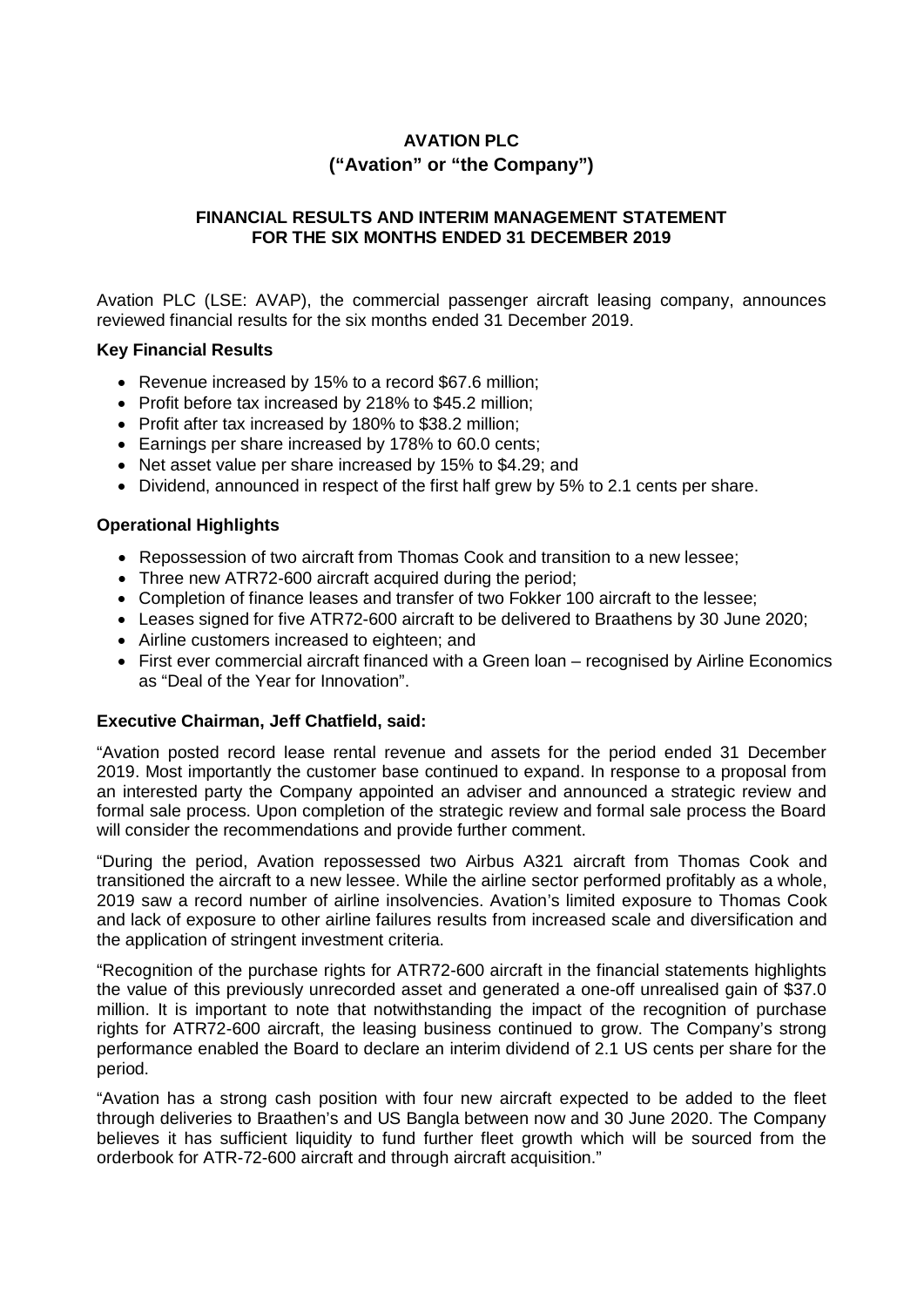## **Strategic Review and Formal Sale Process**

On 6 January 2020, the Company announced a comprehensive review of strategic options that would include the potential sale of the Company or aircraft assets through a formal sale process. Since the date of the announcement, a number of parties have expressed interest in the Company and certain portfolios of aircraft. The strategic review and formal sale process is being undertaken in response to an unsolicited approach to purchase the Company. The purpose of the review is to establish what path would represent best value for shareholders.

The Board believe that Avation's value is above the net asset value of the Company. These value drivers, which are not represented in the balance sheet, include:

- · Realisable value of the fleet may exceed the book value;
- · Value of the leasing platform and experienced employees;
- · Singapore tax domicile and Aircraft Leasing Scheme, providing low corporate tax rates;
- · Scale and diversification benefits to existing industry players;
- · Positive rating trajectory and potential savings a larger entity may unlock through refinancing existing debt with lower cost debt; and
- Premium for control.

The Directors of Avation will have regard to their duties both under the Companies Act and the Takeover Code, as well as the advice from their mandated advisers in reaching their view on any transaction arising from the strategic review and formal sale process, including any recommendation to shareholders.

The strategic review and formal sale process is ongoing and further announcements will be made as the process continues.

## **Recognition of Purchase Rights**

The Company holds Purchase Rights to acquire 25 additional aircraft under its contract with ATR. In December 2019, the Company changed its business model for Purchase Rights by recognising that it holds excess Purchase Rights over and above the Company's requirement to acquire additional ATR aircraft for its fleet. The Company will seek to dispose of excess Purchase Rights from time to time when market conditions are favourable. In recognition of this change in business model, the Company recognised the Purchase Rights at fair value through profit or loss in the financial statements for the six months ended 31 December 2019.

Purchase rights for 25 ATR72-600 aircraft, represent a material source of growth for Avation and value for shareholders. The fair values were determined by the Company based on an independent third party valuation of the aircraft delivery positions. The recognition of this asset on the balance sheet has generated an unrealised gain of \$37.0 million. Further analysis of the impact on the income of the Company is provided below.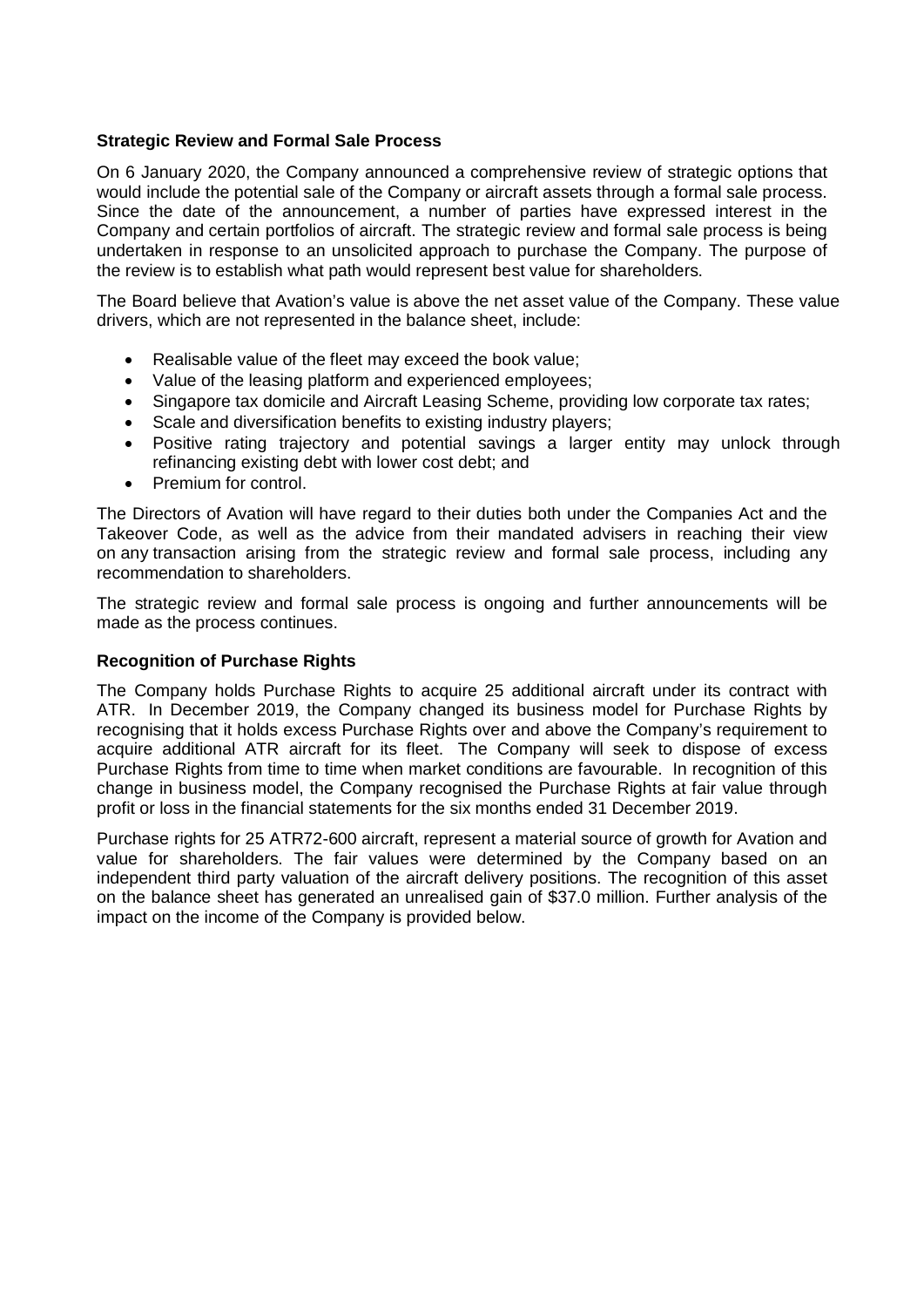### **Financial Highlights and Analysis**

|                                                                                                                                  | 6 mths to<br>31 Dec 2019<br><b>US\$ 000's</b> | 6 mths to<br>31 Dec 2018<br><b>US\$ 000's</b> | Change |
|----------------------------------------------------------------------------------------------------------------------------------|-----------------------------------------------|-----------------------------------------------|--------|
| Revenue                                                                                                                          | 67,606                                        | 58,731                                        | 15%    |
| Depreciation                                                                                                                     | (24, 232)                                     | (19, 835)                                     | 22%    |
| Administrative expense                                                                                                           | (6, 145)                                      | (5, 471)                                      | 12%    |
| Other income and expenses (net)                                                                                                  | (1,250)                                       | (26)                                          |        |
| Operating Profit excluding Unrealised gain on purchase rights,<br>Gains on disposal and impairment loss on aircraft              | 35,979                                        | 33,399                                        | 8%     |
| Finance Expenses (net of finance income)                                                                                         | 27,527                                        | 25,717                                        | 7%     |
| Profit before tax excluding Unrealised gain on purchase rights,<br>Gains on disposal of aircraft and Impairment loss on aircraft | 8,452                                         | 7,682                                         | 10%    |
| Unrealised gain on aircraft purchase rights                                                                                      | 36,980                                        |                                               |        |
| Gains on disposal of aircraft                                                                                                    | 2,229                                         | 6,534                                         |        |
| Impairment loss on aircraft                                                                                                      | (2, 456)                                      | $\overline{\phantom{a}}$                      |        |
| <b>Profit before taxation</b>                                                                                                    | 45,205                                        | 14,216                                        | 218%   |
| Taxation                                                                                                                         | (7,051)                                       | (583)                                         |        |
| <b>Total profit after tax</b>                                                                                                    | 38,154                                        | 13,633                                        | 180%   |
| <b>EPS</b>                                                                                                                       | 60.0 cents                                    | 21.6 cents                                    | 178%   |
| Dividend per share                                                                                                               | 2.1 cents                                     | 2.0 cents                                     | 5%     |

|                                      | As at<br>31 Dec 2019<br><b>US\$ 000's</b> | As at<br>30 June 2019<br><b>US\$ 000's</b> |     |
|--------------------------------------|-------------------------------------------|--------------------------------------------|-----|
| Fleet assets (1)                     | 1,302,215                                 | 1,269,682                                  | 3%  |
| Total assets                         | 1.495.289                                 | 1,392,750                                  | 7%  |
| Cash and bank balances               | 140.049                                   | 107.448                                    | 30% |
| Net asset value per share (US\$) (2) | \$4.29                                    | \$3.74                                     | 15% |
| Net asset value per share (GBP) (3)  | £3.25                                     | £2.95                                      | 10% |

1. Fleet assets are defined as property, plant and equipment plus assets held for sale plus finance lease receivables.

2. Net asset value per share is total equity divided by the total number of shares in issue, excluding treasury shares, at period end.

3. Based on GBP:USD exchange rate as at 31 December 2019 of 1.32 (30 June 2019 : 1.27)

## **Aircraft Fleet**

| <b>Aircraft Type</b> | 31 December 2019 |
|----------------------|------------------|
| Boeing 777-300ER     |                  |
| Airbus A330-300      | 1                |
| Airbus A321-200      | 7                |
| Boeing 737-800NG     | 1                |
| Airbus A320-200      | 2                |
| Airbus A220-300      | 6                |
| Fokker 100           | 3                |
| ATR 72-600           | 22               |
| ATR 72-500           | 6                |
| Total                | 49               |

As at 31 December 2019, Avation's fleet comprised 49 aircraft, including seven aircraft on finance lease. The weighted average age of the fleet is 3.7 years (30 June 2019: 3.4 years) and the weighted average remaining lease term is 7.2 years (30 June 2019: 7.5 years).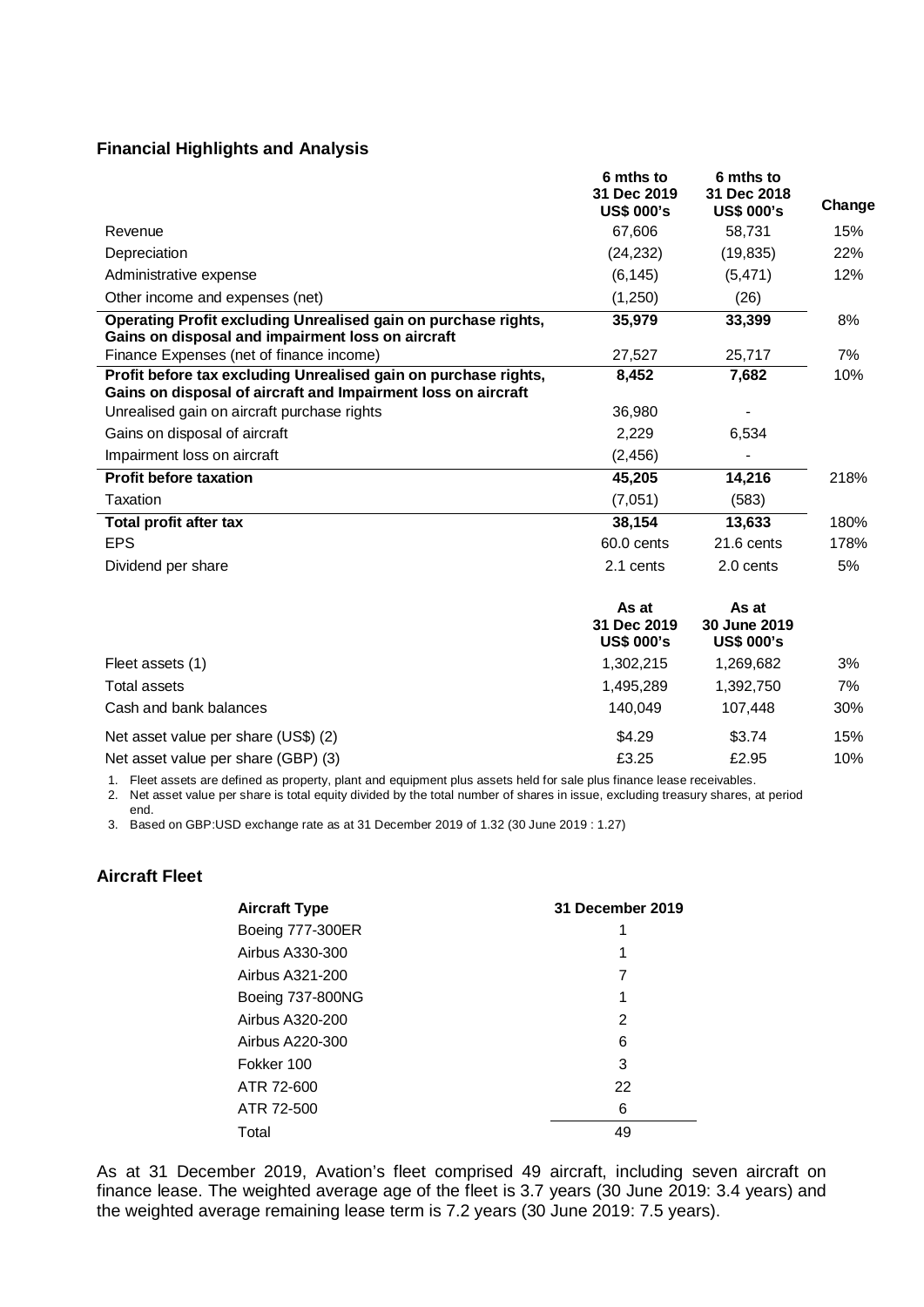Fleet assets increased 2.6% to \$1,302.2 million (30 June 2019: \$1,269.7 million). Three ATR72- 600 aircraft were added to the fleet in the period. Two Fokker 100 aircraft were transferred to the lessee airline upon completion of their finance leases. Narrowbody aircraft make up 46.0% of fleet assets as at 31 December 2019.

Avation had orders for six ATR72-600 aircraft for delivery by 2022 and purchase rights for a further 25 aircraft as at 31 December 2019. In February 2020 Avation exercised two purchase rights and was granted a further two purchase rights by the manufacturer. Of the eight aircraft currently on order, two are expected to be delivered to Braathens and two are expected to be delivered to US Bangla prior to 30 June 2020.

### **Debt summary**

|                                           | 31 December 2019<br><b>US\$000's</b> | 30 June 2019<br><b>US\$000's</b> |
|-------------------------------------------|--------------------------------------|----------------------------------|
| Loans and borrowings                      | 1,117,164                            | 1,078,288                        |
| Unrestricted cash and bank balances       | 73.611                               | 61,689                           |
| Net indebtedness (1)                      | 1,043,553                            | 1,016,599                        |
| Net debt to assets (2)                    | 69.8%                                | 73.0%                            |
| Weighted average cost of secured debt (3) | 3.69%                                | 3.74%                            |
| Weighted average cost of total debt (4)   | 4.56%                                | 4.62%                            |

4. Net indebtedness is defined as loans and borrowings less unrestricted cash and bank balances.

5. Net debt to assets is defined as net indebtedness divided by total assets.

6. Weighted average cost of secured debt is the weighted average interest rate for secured loans and borrowings at period end.

7. Weighted average cost of total debt is the weighted average interest rate for total loans and borrowings at period end.

The weighted average cost of total debt decreased to 4.56% as at 31 December 2019 (30 June 2019: 4.62%).

The weighted average cost of secured debt decreased to 3.69% at 31 December 2019 (30 June 2019: 3.74%) due to funding recent fleet acquisitions with comparatively low cost senior secured debt.

At the end of the financial period, Avation's net debt to total assets ratio has reduced to 69.8% (30 June 2019: 73.0%). As at 31 December 2019, 90.8% of total debt was at fixed or hedged interest rates (30 June 2019: 92.0%). The proportion of unsecured debt to total debt was 31.0% (30 June 2019: 32.0%).

Avation will continue to source secured and unsecured debt finance to fund fleet growth with the overriding objective of lowering the weighted average cost of finance.

## **Credit Rating**

In October 2019, Standard & Poor's Global Ratings advised that the Company's issuer default rating and the issue rating for the \$350 million Senior Notes due 2021 issued under the Company's Global Medium-Term Note Program had been upgraded. In December 2019 the Japan Credit Rating Agency Ltd advised that the Outlook for Avation's Foreign Currency Longterm Issuer Rating of BB had been upgraded to Positive. The Company's current credit ratings are as follows:

| <b>Rating Agency</b>         | <b>Corporate Credit Rating</b> | <b>Notes Rating</b> |
|------------------------------|--------------------------------|---------------------|
| Standard and Poor's          | BB- outlook stable             | BB-                 |
| <b>Fitch Ratings</b>         | BB- outlook stable             | BB-                 |
| Japan Credit Ratings Company | BB outlook positive            | <b>NR</b>           |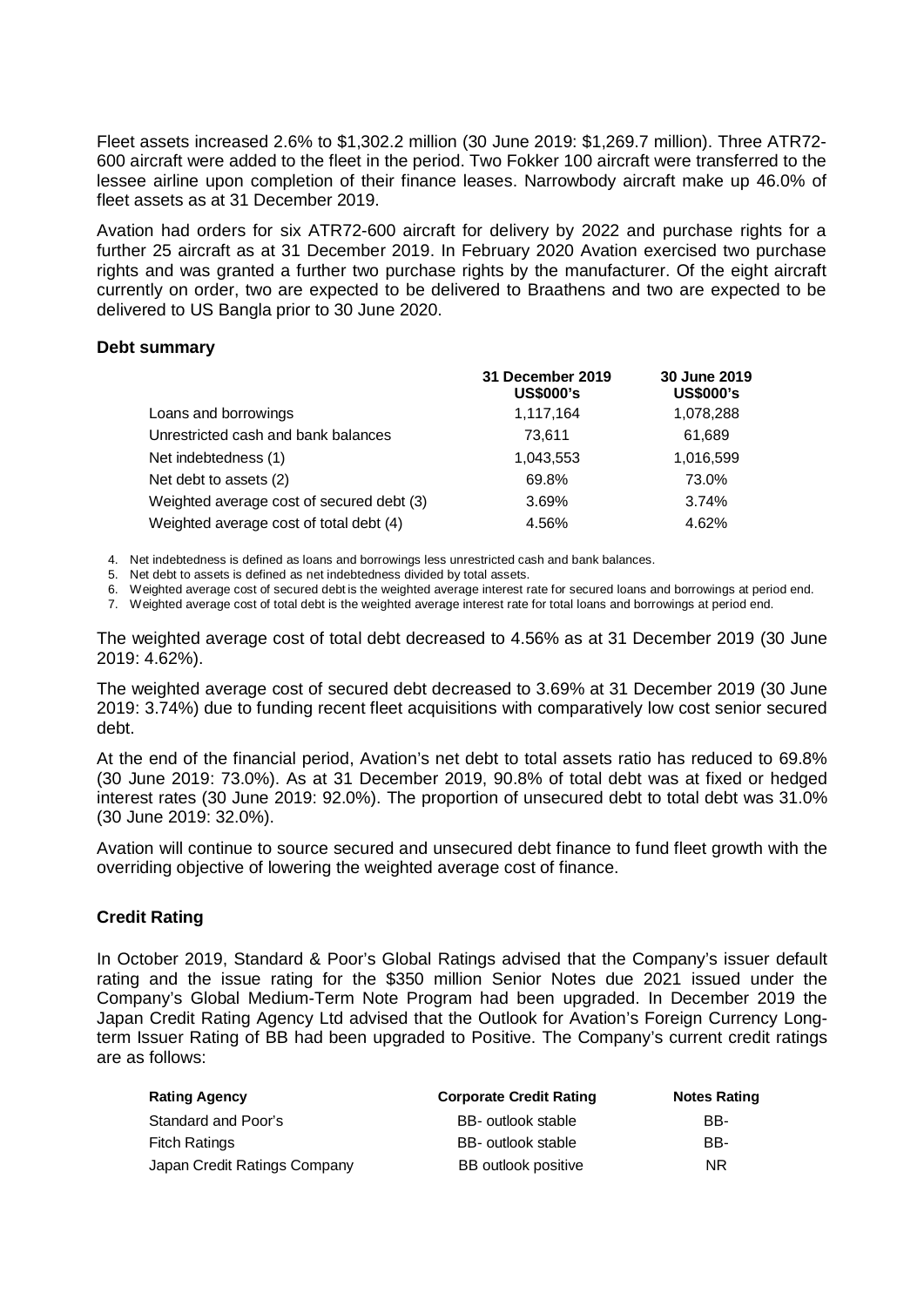## **Dividend**

The Board declared an interim dividend of 2.1 US cents per share in respect of the six months ended 31 December 2019, which was paid 9 January 2020 (31 December 2018: 2.0 cents).

The Company confirms its aim to maintain a progressive dividend policy.

### **Market Positioning**

Avation's strategy is to target growth and diversification by adding new airline customers, while maintaining a low average aircraft age and long remaining lease term metrics. Avation focuses on new and relatively new commercial passenger aircraft on long-term leases. Avation is capable of owning, managing and leasing turboprop, narrowbody and twin-aisle aircraft and engines.

The Company's business model involves rigorous investment criteria and has a history of delivering consistent profitability while seeking to mitigate the risks associated with the aircraft leasing sector. Avation will typically sell mid-life and older aircraft and redeploy capital to newer assets. This approach is intended to mitigate technology change risk, operational and financial risk, support sustained growth and deliver long-term shareholder value.

Avation is an active trader of aircraft and from time to time will consider the acquisition or sale of individual or smaller portfolios of aircraft, based on prevailing market opportunities and consideration of risk and revenue concentrations.

## **Engine Leasing**

In January 2020 Avation completed the purchase of a Pratt & Whitney PW127M aircraft engine. This acquisition represents Avation's first investment in an individual engine for leasing. Avation has leased this engine to a new airline customer. Airlines require access to spare engines to ensure continuous operation of aircraft. This new business line is highly synergistic to Avation's core aircraft leasing business. Avation will look to leverage its position in the aviation industry and will consider further investment in aircraft engines in the future.

### **Interim Management Statement**

Avation's Board of Directors is pleased to deliver a satisfactory financial result from its aircraft leasing business during this period of diversification and growth.

Upon completion of the strategic review the Board will consider the recommendations and provide further comment.

The Company is aware of the impact of pandemics, including COVID-19, on the global travel industry. Such pandemics can have a material impact, however, historically the impacts of these events have been relatively short term. The Company will remain vigilant on the monitoring of lessee customers and their financial performance.

## **Results Conference Call**

Avation's senior management team will host a conference call on 28 February 2020, at 1pm GMT (UK) / 8am EST (US) / 9pm SGT (Singapore), to discuss the Company's financial results. Participants should dial: United Kingdom 020 3059 5868; United States +1 866 796 1566; Singapore +65 3157 6417; other locations +44 20 3059 5868 and quote "Avation Half Year 2020 Results" when prompted. The conference call will also be webcast live through the following link:

http://avation.emincote.com/results/2020halfyearresults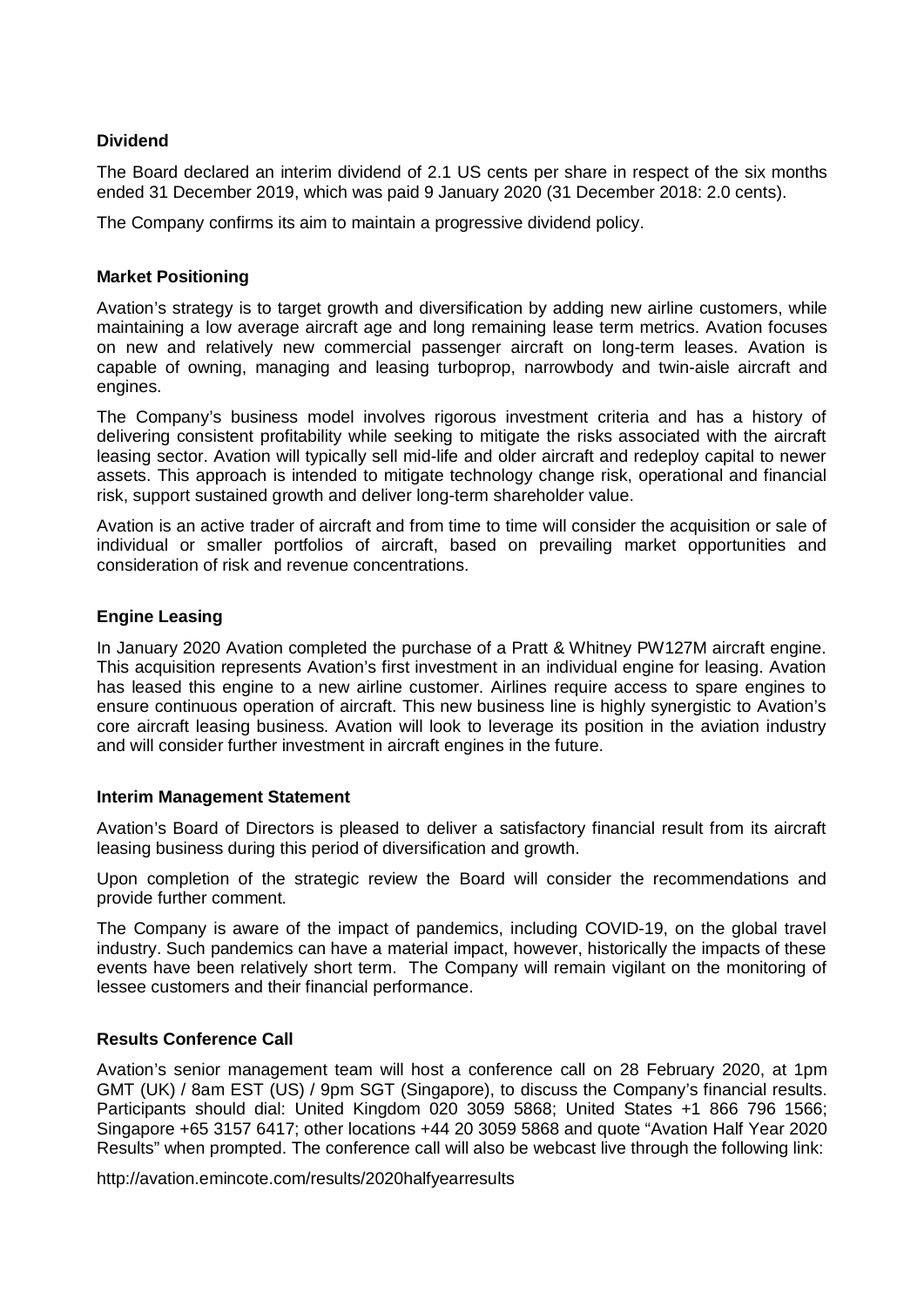To view the webcast investors will be invited to register their name and email address, participants can do this in advance or on the day. A replay of the webcast will be available on the Investor Relations page of the Avation website.

### **Forward Looking Statements**

This release contains certain "forward looking statements". Forward looking statements may be identified by words such as "expects," "intends," "anticipates," "plans," "believes," "seeks," "estimates," "will," or words of similar meaning and include, but are not limited to, statements regarding the outlook for Avation's future business and financial performance. Forward looking statements are based on management's current expectations and assumptions, which are subject to inherent uncertainties, risks and changes in circumstances that are difficult to predict. Actual outcomes and results may differ materially due to global political, economic, business, competitive, market, regulatory and other factors and risks. Further information on the factors and risks that may affect Avation's business is included in Avation's regulatory announcements from time to time, including its Annual Report, Full Year Financial Results and Half Year Results announcements. Avation expressly disclaims any obligation to update or revise any of these forward-looking statements, whether because of future events, new information, a change in its views or expectations, or otherwise.

*-ENDS*-

Enquiries: Avation PLC – Jeff Chatfield, Executive Chairman +  $\frac{6562522077}{ }$ 

Avation welcomes shareholder questions and comments and advises the email address is: investor@avation.net

More information on Avation is available at www.avation.net.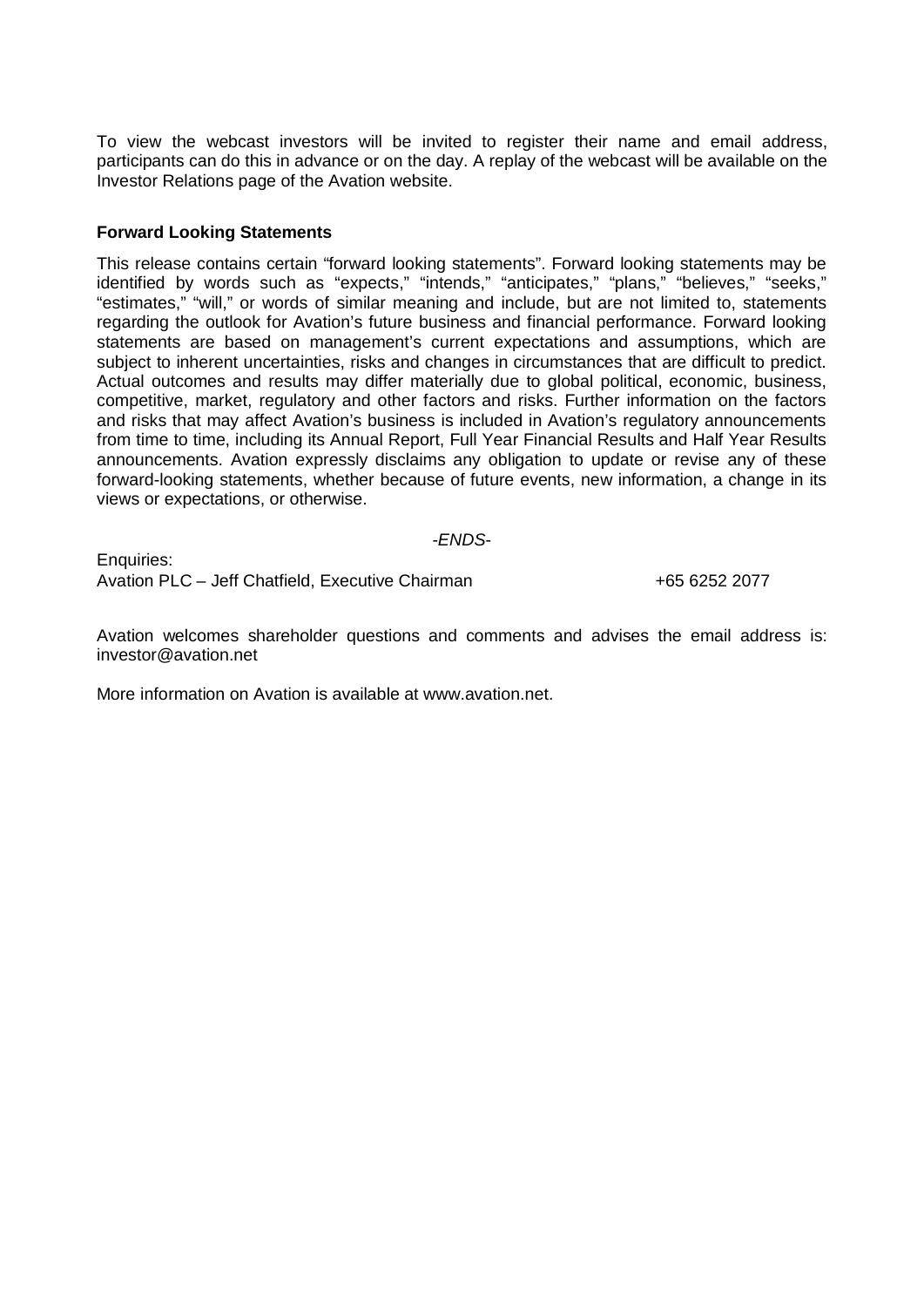## **AVATION PLC CONDENSED CONSOLIDATED STATEMENT OF PROFIT OR LOSS FOR THE SIX MONTHS ENDED 31 DECEMBER 2019**

|                                               |                | 31 Dec      | 31 Dec                   |
|-----------------------------------------------|----------------|-------------|--------------------------|
|                                               | Note           | 2019        | 2018                     |
|                                               |                |             | (re-stated)<br>US\$'000s |
|                                               |                | US\$'000s   |                          |
| Continuing operations                         |                |             |                          |
| Revenue                                       | 5              | 67,606      | 58,731                   |
| Other income                                  | 6              | 113         | 84                       |
|                                               |                | 67,719      | 58,815                   |
| Depreciation                                  | 11             | (24, 232)   | (19, 835)                |
| Gain on disposal of aircraft                  | 11             | 2,229       | 6,534                    |
| Unrealised gain on aircraft purchase rights   | 16             | 36,980      |                          |
| Impairment loss on aircraft                   | 11             | (2, 456)    |                          |
| Administrative expenses                       |                | (6, 145)    | (5, 471)                 |
| Other expenses                                | $\overline{7}$ | (1, 363)    | (110)                    |
| Operating profit                              |                | 72,732      | 39,933                   |
| Finance income                                | 8              | 717         | 1,830                    |
| Finance expenses                              | 9              | (28, 244)   | (27, 547)                |
| Profit before taxation                        |                | 45,205      | 14,216                   |
| Taxation                                      |                | (7,051)     | (583)                    |
| Profit from continuing operations             |                | 38,154      | 13,633                   |
| Profit attributable to:                       |                |             |                          |
| Equity holders of the Company                 |                | 38,153      | 13,632                   |
| Non-controlling interests                     |                | 1           | 1                        |
|                                               |                | 38,154      | 13,633                   |
| Earnings per share for profit                 |                |             |                          |
| attributable to equity holders of the Company |                |             |                          |
| Basic earnings per share                      |                | 60.04 cents | 21.56 cents              |
| Diluted earnings per share                    |                | 59.67 cents | 21.53 cents              |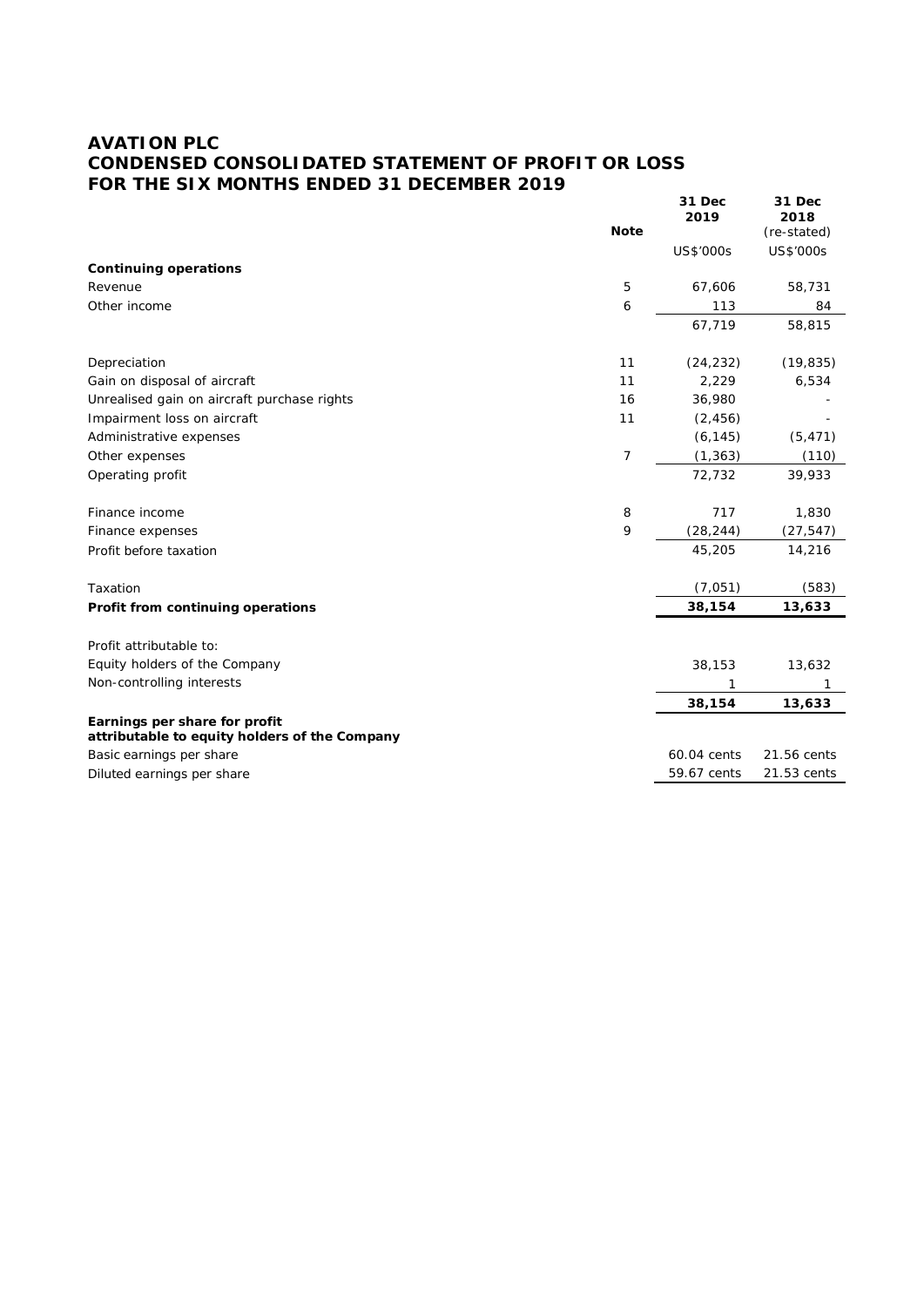## **AVATION PLC CONDENSED CONSOLIDATED STATEMENT OF COMPREHENSIVE INCOME FOR THE SIX MONTHS ENDED 31 DECEMBER 2019**

|                                                               | <b>Note</b> | 31 Dec<br>2019<br>US\$'000s | 31 Dec<br>2018<br>US\$'000s |
|---------------------------------------------------------------|-------------|-----------------------------|-----------------------------|
| Profit from continuing operations                             |             | 38,154                      | 13,633                      |
| Other comprehensive income:                                   |             |                             |                             |
| Items may be reclassified subsequently to profit or loss:     |             |                             |                             |
| Net gain/(loss) on cash flow hedge                            |             | 1,730                       | (3, 115)                    |
|                                                               |             | 1,730                       | (3, 115)                    |
| Items may not be reclassified subsequently to profit or loss: |             |                             |                             |
| Revaluation loss on property, plant and equipment, net of tax |             | (793)                       |                             |
| Other comprehensive income, net of tax                        |             | 937                         | (3, 115)                    |
| Total comprehensive income for the period                     |             | 39,091                      | 10,518                      |
| Total comprehensive income attributable to:                   |             |                             |                             |
| Equity holders of the Company                                 |             | 39,090                      | 10,517                      |
| Non-controlling interests                                     |             |                             |                             |
|                                                               |             | 39,091                      | 10,518                      |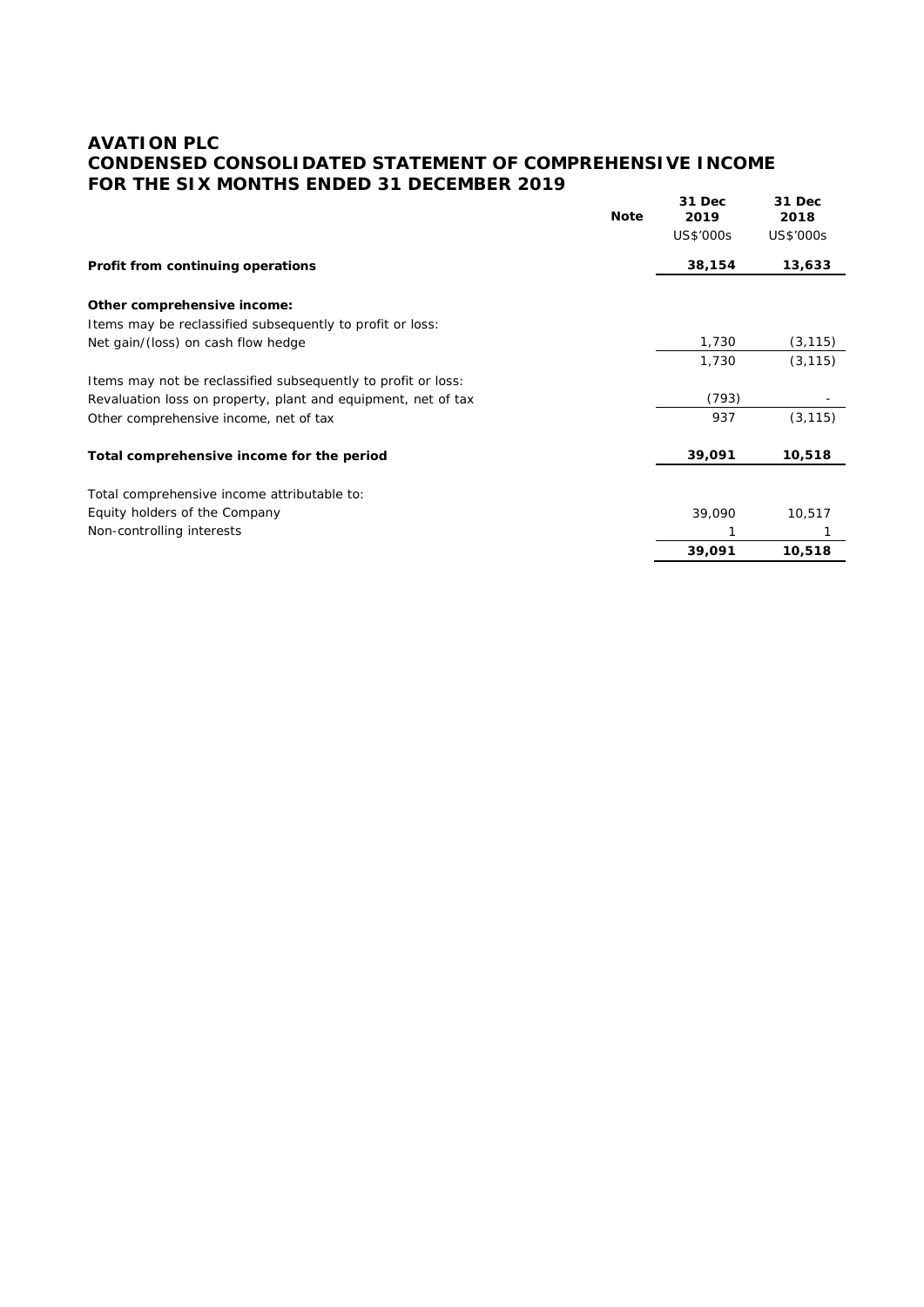## **AVATION PLC CONDENSED CONSOLIDATED STATEMENT OF FINANCIAL POSITION AS AT 31 DECEMBER 2019**

|                                                           | Note | 31 Dec<br>2019 | 30 June<br>2019     |
|-----------------------------------------------------------|------|----------------|---------------------|
|                                                           |      | US\$'000s      | US\$'000s           |
| ASSETS:                                                   |      |                |                     |
| Non-current assets                                        |      |                |                     |
| Property, plant and equipment                             | 11   | 1,127,577      | 1,225,324           |
| Trade and other receivables                               | 12   | 8,606          | 8,930               |
| Finance lease receivables                                 | 13   | 68,554         | 37,137              |
| Goodwill                                                  | 14   | 1,902          | 1,902               |
| Derivative financial assets                               | 15   | 156            | 363                 |
| Aircraft purchase rights                                  | 16   | 36,980         |                     |
|                                                           |      | 1,243,775      | 1,273,656           |
| Current assets                                            |      |                |                     |
| Trade and other receivables                               | 12   | 5,381          | 4,425               |
| Finance lease receivables                                 | 13   | 7,241          | 7,221               |
| Cash and bank balances                                    | 17   | 140,049        | 107,448             |
|                                                           |      | 152,671        | 119,094             |
| Assets held for sale                                      | 18   | 98,843         |                     |
|                                                           |      | 251,514        | 119,094             |
| Total assets                                              |      | 1,495,289      | 1,392,750           |
|                                                           |      |                |                     |
| EQUITY AND LIABILITIES                                    |      |                |                     |
| Equity                                                    |      |                |                     |
| Share capital                                             | 19   | 1,108          | 1,104               |
| Share premium                                             |      | 57,747         | 56,912              |
| Treasury shares                                           | 19   | (7,695)        | (1, 147)            |
| Merger reserve                                            |      | 6,715          | 6,715               |
| Asset revaluation reserve                                 |      | 33,599         | 34,392              |
| Capital reserve                                           |      | 8,876          | 8,876               |
| Other reserves                                            |      | (9,851)        | (11, 809)           |
| Retained earnings                                         |      | 178,146        | 145,644             |
|                                                           |      |                |                     |
| Equity attributable to equity holders of the parent       |      | 268,645        | 240,687             |
| Non-controlling interest                                  |      | 71             | 70                  |
| Total equity                                              |      | 268,716        | 240,757             |
|                                                           |      |                |                     |
| Non-current liabilities                                   |      |                |                     |
| Loans and borrowings                                      | 20   | 1,038,027      | 1,005,693           |
| Trade and other payables                                  |      | 18,278         | 16,091              |
| Derivative financial liabilities                          | 15   | 10,457         | 10,174              |
| Maintenance reserves                                      | 21   | 48,708         | 31,325              |
| Deferred tax liabilities                                  |      | 6,789          | 179                 |
|                                                           |      | 1,122,259      | 1,063,462           |
| <b>Current liabilities</b>                                |      |                |                     |
| Loans and borrowings                                      | 20   | 79,137         | 72,595              |
| Trade and other payables                                  |      | 14,092         | 11,964              |
| Maintenance reserves                                      | 21   | 730            | 1,166               |
| Income tax payables                                       |      | 1,247          | 2,806               |
|                                                           |      | 95,206         | 88,531              |
| Liabilities directly associated with assets held for sale | 18   | 9,108          |                     |
|                                                           |      | 104,314        | 88,531              |
| Total equity and liabilities                              |      |                | 1,495,289 1,392,750 |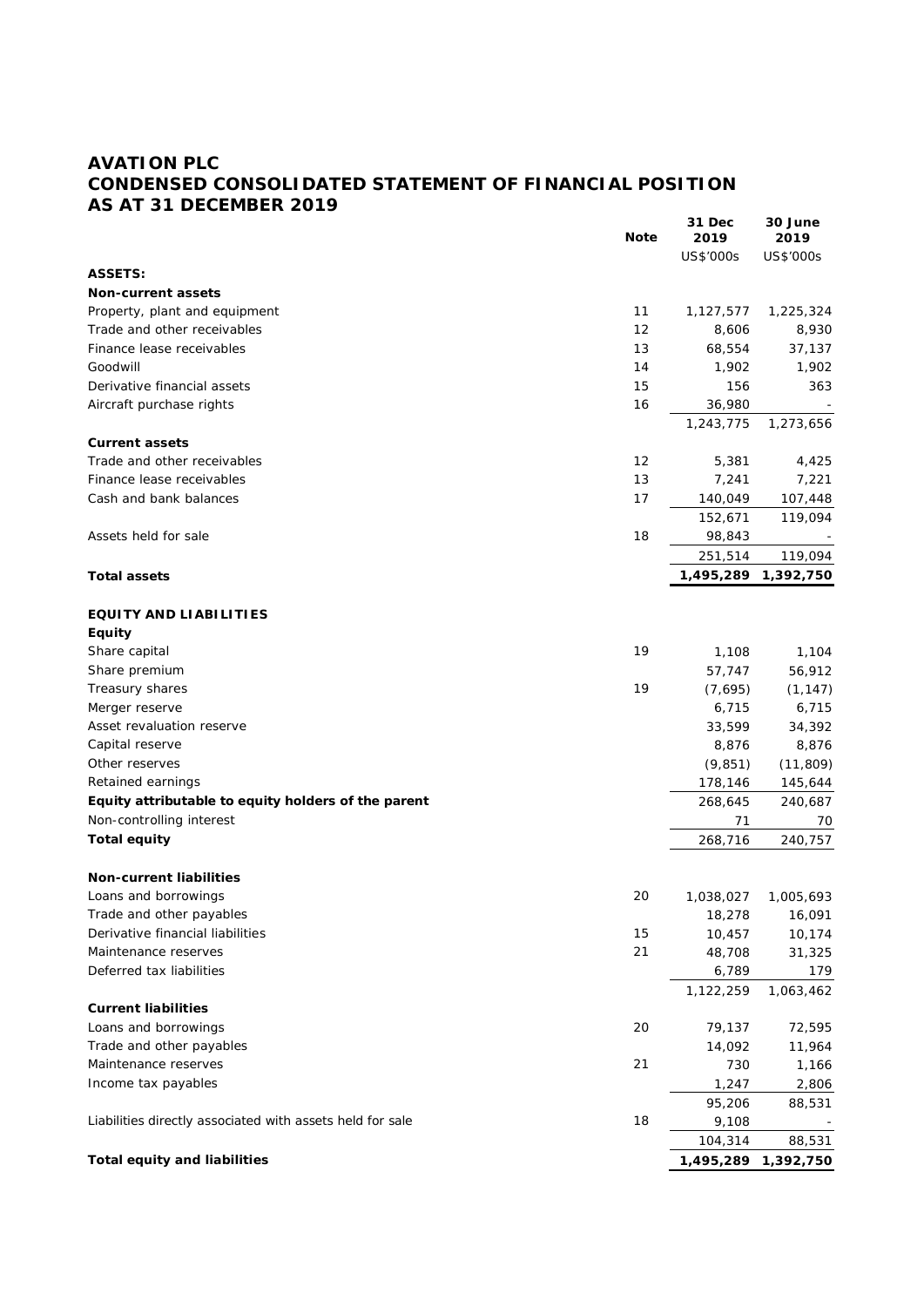## **AVATION PLC CONDENSED CONSOLIDATED STATEMENT OF CHANGES IN EQUITY FOR THE SIX MONTHS ENDED 31 DECEMBER 2019**

|                                         |                | Attributable to shareholders of the parent |                          |                          |                          |                                 |                          |                          |                          |           |                                 |                 |
|-----------------------------------------|----------------|--------------------------------------------|--------------------------|--------------------------|--------------------------|---------------------------------|--------------------------|--------------------------|--------------------------|-----------|---------------------------------|-----------------|
|                                         | Note           | Share<br>capital                           | Share<br>premium         | Treasury<br>Shares       | Merger<br>reserve        | Asset<br>revaluation<br>reserve | Capital<br>reserve       | Other<br>reserves        | Retained<br>earnings     | Total     | Non-<br>controlling<br>interest | Total<br>equity |
|                                         |                | US\$'000s                                  | US\$'000s                | US\$'000s                | US\$'000s                | US\$'000s                       | US\$'000s                | <b>US\$'000s</b>         | US\$'000s                | US\$'000s | US\$'000s                       | US\$'000s       |
| Balance at 1 July 2019                  |                | 1,104                                      | 56,912                   | (1, 147)                 | 6,715                    | 34,392                          | 8,876                    | (11, 809)                | 145,644                  | 240,687   | 70                              | 240,757         |
| Effect of adoption of IFRS 16<br>Leases | 3 <sub>b</sub> | $\overline{\phantom{a}}$                   |                          | $\overline{\phantom{a}}$ |                          |                                 |                          |                          | (199)                    | (199)     | $\overline{\phantom{a}}$        | (199)           |
| As at 1 July 2019 (adjusted)            |                | 1,104                                      | 56,912                   | (1, 147)                 | 6,715                    | 34,392                          | 8,876                    | (11, 809)                | 145,445                  | 240,488   | 70                              | 240,558         |
| Profit for the period                   |                |                                            |                          |                          |                          |                                 |                          | $\overline{\phantom{0}}$ | 38,153                   | 38,153    |                                 | 38,154          |
| Other comprehensive income              |                |                                            | $\overline{\phantom{a}}$ | $\overline{\phantom{a}}$ |                          | (793)                           |                          | 1,730                    |                          | 937       | $\overline{\phantom{a}}$        | 937             |
| Total comprehensive income              |                | $\overline{\phantom{a}}$                   | $\sim$                   | $\sim$                   | $\overline{\phantom{a}}$ | (793)                           | $\sim$                   | 1,730                    | 38,153                   | 39,090    |                                 | 39,091          |
| Dividends paid                          | 24             |                                            |                          |                          |                          |                                 |                          | $\overline{a}$           | (5, 454)                 | (5, 454)  | $\sim$                          | (5, 454)        |
| Issue of new shares                     | 19             | 4                                          | 835                      |                          |                          |                                 |                          | (69)                     | $\overline{\phantom{a}}$ | 770       | $\overline{\phantom{a}}$        | 770             |
| Purchase of treasury shares             | 19             |                                            | $\overline{\phantom{a}}$ | (6, 548)                 |                          |                                 | $\overline{\phantom{a}}$ |                          | $\sim$                   | (6, 548)  | $\sim$                          | (6, 548)        |
| Share warrant expense                   |                |                                            | $\overline{\phantom{0}}$ | $\overline{\phantom{a}}$ |                          |                                 |                          | 299                      | $\sim$                   | 299       | $\overline{\phantom{0}}$        | 299             |
| Total transactions with owners          |                |                                            |                          |                          |                          |                                 |                          |                          |                          |           |                                 |                 |
| recognised directly in equity           |                | $\overline{A}$                             | 835                      | (6, 548)                 |                          |                                 | $\sim$                   | 230                      | (5, 454)                 | (10, 933) | $\overline{\phantom{a}}$        | (10, 933)       |
| Expiry of share warrants                |                | $\overline{\phantom{a}}$                   | $\overline{\phantom{a}}$ | $\overline{\phantom{a}}$ | $\overline{a}$           | $\overline{\phantom{a}}$        | $\overline{\phantom{a}}$ | (2)                      | $\overline{2}$           | $\sim$    | $\overline{\phantom{a}}$        | $\sim$          |
| Total others                            |                |                                            | $\overline{\phantom{a}}$ | $\overline{\phantom{a}}$ |                          | $\overline{\phantom{a}}$        |                          | (2)                      | $\overline{2}$           |           | $\overline{\phantom{a}}$        |                 |
| Balance at 31 December 2019             |                | 1,108                                      | 57,747                   | (7,695)                  | 6,715                    | 33,599                          | 8,876                    | (9,851)                  | 178,146                  | 268,645   | 71                              | 268,716         |

Other reserves consist of capital redemption reserve, warrant reserve, fair value reserve and foreign currency translation reserve.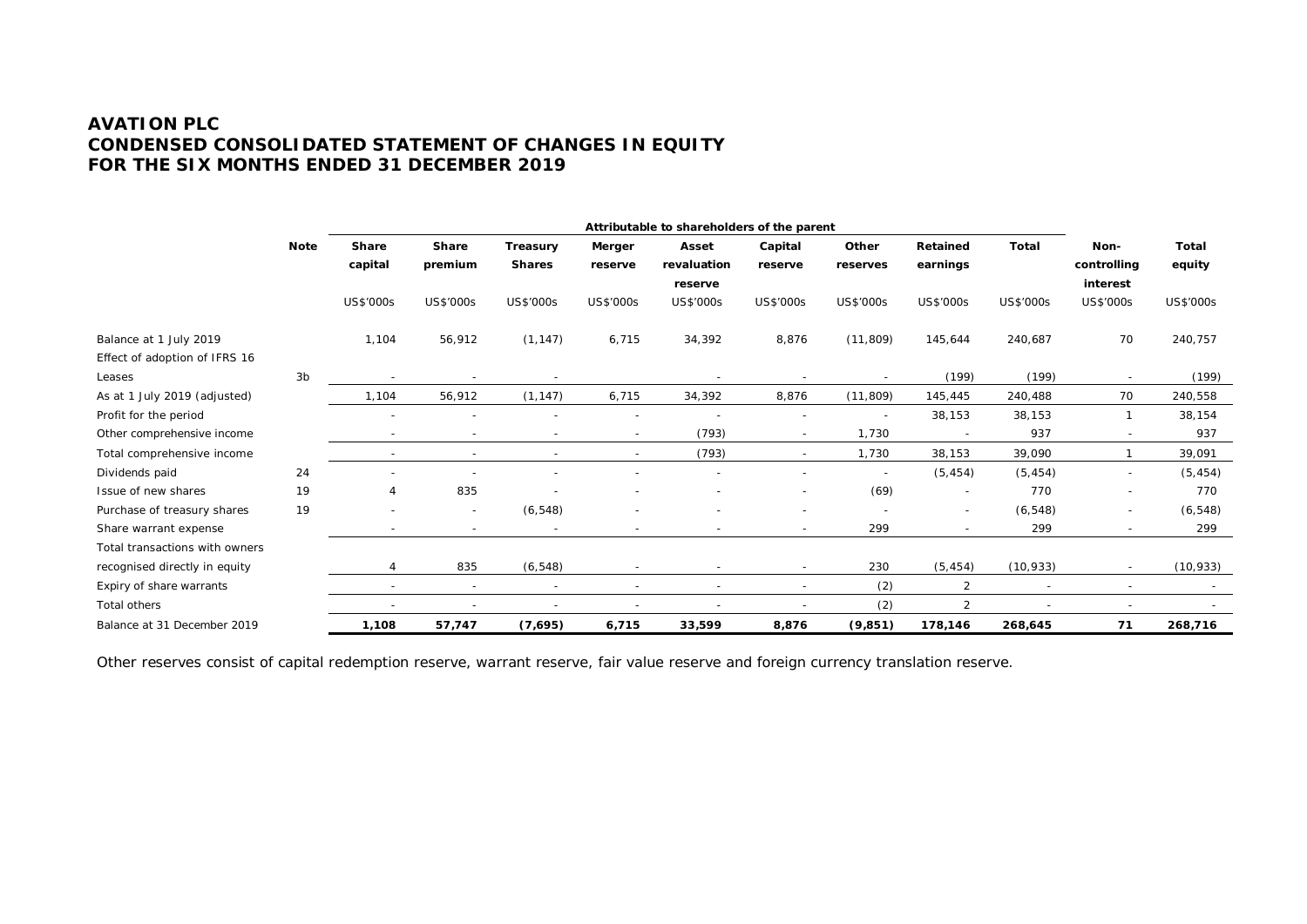## **AVATION PLC CONDENSED CONSOLIDATED STATEMENT OF CHANGES IN EQUITY FOR THE SIX MONTHS ENDED 31 DECEMBER 2018**

|                                |      | Attributable to shareholders of the parent |                          |                          |                          |                          |                          |                          |                          |                          |           |
|--------------------------------|------|--------------------------------------------|--------------------------|--------------------------|--------------------------|--------------------------|--------------------------|--------------------------|--------------------------|--------------------------|-----------|
|                                | Note | Share                                      | Share                    | Merger                   | Asset                    | Capital                  | Other                    | Retained                 | Total                    | Non-                     | Total     |
|                                |      | capital                                    | premium                  | reserve                  | revaluation              | reserve                  | reserves                 | earnings                 |                          | controlling              | equity    |
|                                |      |                                            |                          |                          | reserve                  |                          |                          |                          |                          | interest                 |           |
|                                |      | US\$'000s                                  | US\$'000s                | US\$'000s                | US\$'000s                | US\$'000s                | <b>US\$'000s</b>         | US\$'000s                | US\$'000s                | US\$'000s                | US\$'000s |
| Balance at 1 July 2018         |      | 1,080                                      | 53,083                   | 6,715                    | 27,847                   | 8,876                    | 6,389                    | 124,119                  | 228,109                  | 69                       | 228,178   |
| Profit for the period          |      |                                            | $\overline{\phantom{a}}$ | $\overline{\phantom{a}}$ |                          |                          | $\overline{\phantom{a}}$ | 13,632                   | 13,632                   |                          | 13,633    |
| Other comprehensive income     |      |                                            |                          | $\overline{\phantom{a}}$ |                          | $\overline{\phantom{a}}$ | (3, 115)                 |                          | (3, 115)                 |                          | (3, 115)  |
| Total comprehensive income     |      | ۰                                          | $\overline{\phantom{a}}$ | $\overline{\phantom{a}}$ | $\overline{\phantom{a}}$ | $\sim$                   | (3, 115)                 | 13,632                   | 10,517                   |                          | 10,518    |
| Dividends paid                 | 24   |                                            |                          |                          |                          |                          |                          | (5, 840)                 | (5, 840)                 | $\overline{\phantom{a}}$ | (5, 840)  |
| Issue of new shares            | 19   | 22                                         | 3,425                    | ۰                        |                          |                          | (579)                    | $\overline{\phantom{a}}$ | 2,868                    | $\overline{\phantom{a}}$ | 2,868     |
| Share warrants expense         |      | $\overline{\phantom{a}}$                   | $\overline{\phantom{a}}$ | $\overline{\phantom{a}}$ | $\overline{\phantom{a}}$ | $\overline{\phantom{a}}$ | 244                      |                          | 244                      | $\overline{\phantom{a}}$ | 244       |
| Total transactions with owners |      |                                            |                          |                          |                          |                          |                          |                          |                          |                          |           |
| recognised directly in equity  |      | 22                                         | 3,425                    | $\overline{\phantom{a}}$ | $\overline{\phantom{a}}$ | $\sim$                   | (335)                    | (5, 840)                 | (2, 728)                 | $\overline{\phantom{a}}$ | (2, 728)  |
| Expiry of share warrants       |      | $\overline{\phantom{a}}$                   | $\overline{\phantom{a}}$ | $\overline{\phantom{a}}$ | $\overline{\phantom{a}}$ | $\overline{\phantom{a}}$ | (31)                     | 31                       | $\overline{\phantom{a}}$ | $\overline{\phantom{a}}$ |           |
| Total others                   |      | $\overline{\phantom{a}}$                   | $\overline{\phantom{a}}$ | -                        | $\overline{\phantom{0}}$ |                          | (31)                     | 31                       | $\overline{\phantom{a}}$ | $\overline{\phantom{a}}$ |           |
| Balance at 31 December 2018    |      | 1,102                                      | 56,508                   | 6,715                    | 27,847                   | 8,876                    | 2,908                    | 131,942                  | 235,898                  | 70                       | 235,968   |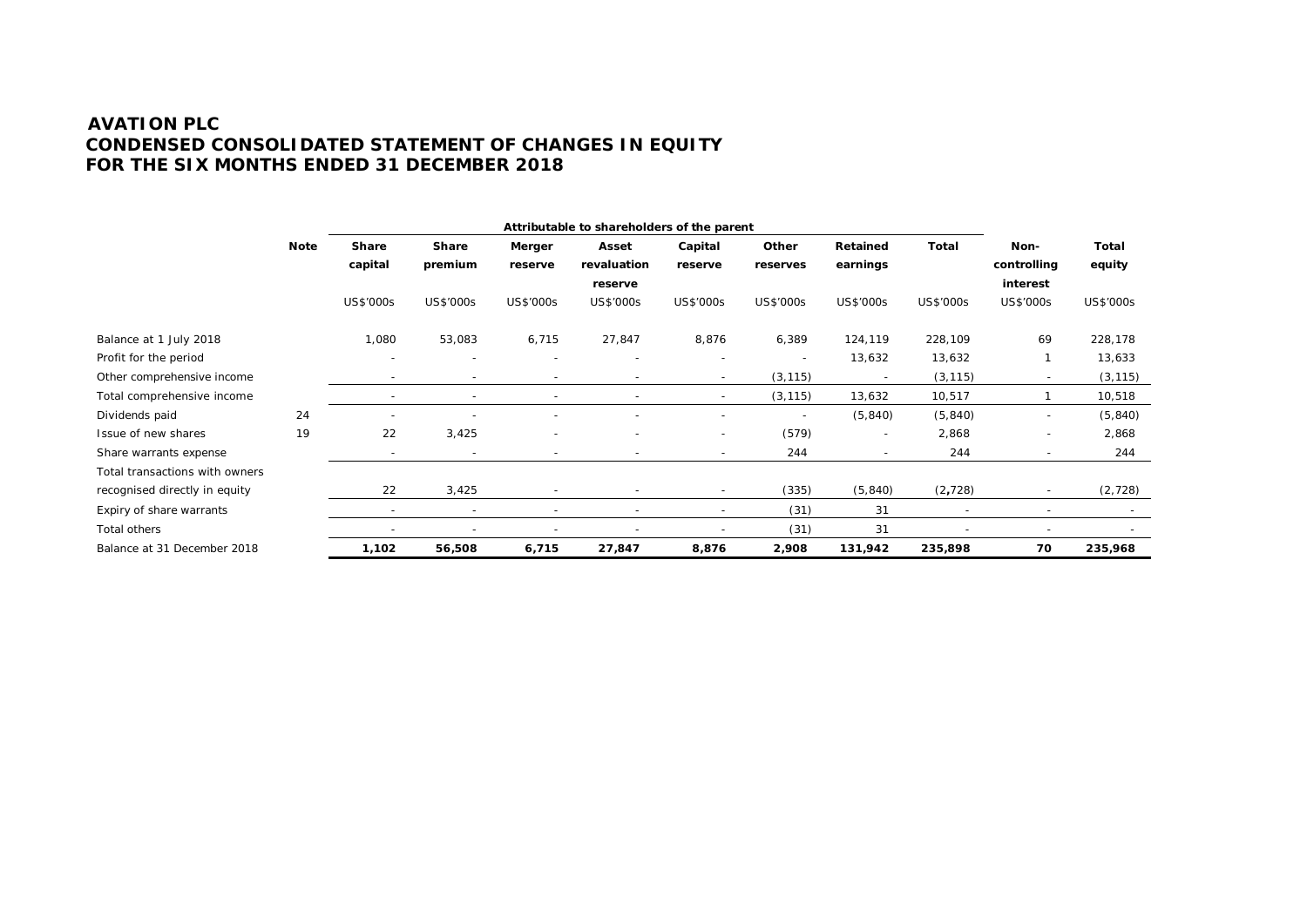## **AVATION PLC CONDENSED CONSOLIDATED STATEMENT OF CASH FLOWS FOR THE SIX MONTHS ENDED 31 DECEMBER 2019**

|                                                               | <b>Note</b> | 31 Dec<br>2019 | 31 Dec<br>2018 |
|---------------------------------------------------------------|-------------|----------------|----------------|
|                                                               |             |                | (restated)     |
|                                                               |             | US\$'000s      | US\$'000s      |
| Cash flows from operating activities:                         |             |                |                |
| Profit before taxation                                        |             | 45,205         | 14,216         |
| Adjustments for:                                              |             |                |                |
| Depreciation expense                                          | 11          | 24,232         | 19,835         |
|                                                               |             | 109            |                |
| Depreciation of right-of-use assets                           |             |                |                |
| Share warrants expense                                        |             | 299            | 244            |
| Impairment loss on aircraft                                   | 11          | 2,456          |                |
| Expected credit loss on trade receivables                     |             | 123            |                |
| Gain on disposal of aircraft                                  |             | (2, 229)       | (6, 534)       |
| Unrealised gain on aircraft purchase rights                   |             | (36,980)       |                |
| Foreign exchange loss                                         |             |                | 68             |
| Interest income on finance leases                             | 5           | (1, 318)       | (499)          |
| Finance income                                                | 8           | (717)          | (1,830)        |
| Finance expense                                               | 9           | 28,244         | 27,547         |
| Operating cash flows before working capital changes           |             | 59,424         | 53,047         |
| Movement in working capital:                                  |             |                |                |
| Trade and other receivables and finance lease receivables     |             | 8,009          | (2,824)        |
| Trade and other payables                                      |             | 3,573          | 139            |
| Maintenance reserves                                          |             | 16,947         | 2,462          |
| Cash from operations                                          |             | 87,953         | 52,824         |
| Interest income received                                      |             | 1,631          | 988            |
| Interest expense paid                                         |             | (25, 540)      | (23, 743)      |
| Income tax paid                                               |             | (1,930)        | (7, 718)       |
| Net cash from operating activities                            |             | 62,114         | 22,351         |
| Cash flows from investing activities:                         |             |                |                |
| Purchase of property, plant and equipment                     |             | (56, 676)      | (95, 397)      |
| Proceeds from disposal of aircraft                            |             |                | 54,365         |
| Net cash used in investing activities                         |             | (56, 676)      | (41, 032)      |
| Cash flows from financing activities:                         |             |                |                |
| Net proceeds from issuance of ordinary shares                 |             | 770            | 2,868          |
| Dividends paid to shareholders                                | 24          | (5, 454)       | (5, 840)       |
| Purchase of treasury shares                                   |             | (6, 548)       |                |
| Placement of restricted cash balances                         |             | (20, 679)      | (7, 101)       |
| Proceeds from loans and borrowings, net of transactions costs |             | 76,875         | 152,418        |
| Repayment of loans and borrowings                             |             | (38, 480)      | (58, 660)      |
| Net cash from financing activities                            |             | 6,484          | 83,685         |
| Net increase in cash and cash equivalents                     |             | 11,922         | 65,004         |
| Cash and cash equivalents at beginning of financial period    |             | 61,689         | 57,950         |
| Cash and cash equivalents at end of financial period          | 17          | 73,611         | 122,954        |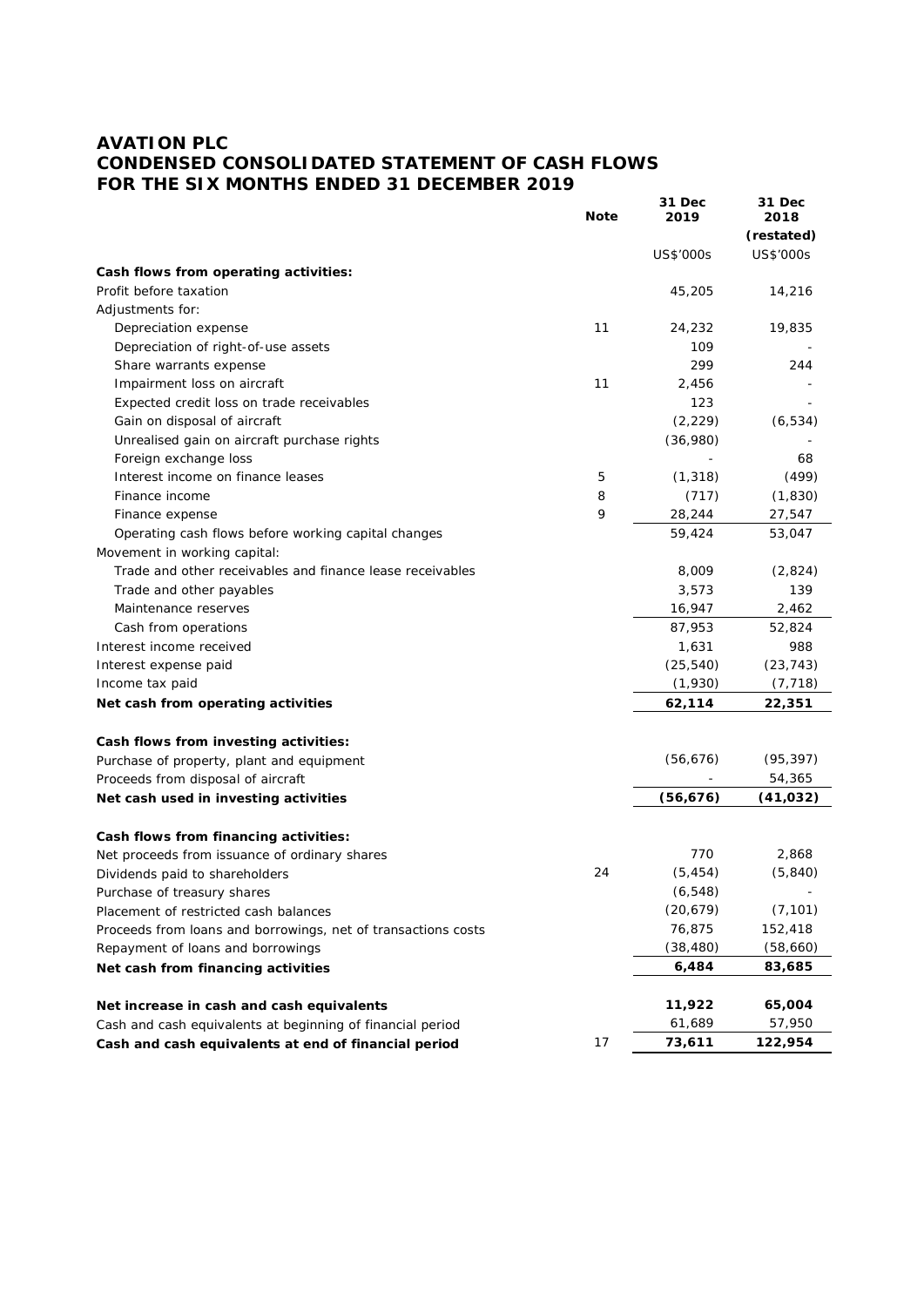### **AVATION PLC NOTES TO THE CONDENSED CONSOLIDATED FINANCIAL STATEMENTS FOR THE SIX MONTHS ENDED 31 DECEMBER 2019**

This interim condensed consolidated financial statements for Avation PLC for the six months ended 31 December 2019 were authorised for issue in accordance with a resolution of the Directors on 27 February 2020.

#### **1 CORPORATE INFORMATION**

Avation PLC is a public limited company incorporated in England and Wales under the Companies Act 2006 (Registration Number 05872328) and is listed as a Standard Listing on the London Stock Exchange.

The Group's principal activity is aircraft leasing.

#### **2 BASIS OF PREPARATION AND ACCOUNTING POLICIES**

These interim condensed consolidated financial statements have been prepared in accordance with the Disclosure and Transparency Rules (DTR) of the Financial Conduct Authority and in accordance with International Accounting Standard (IAS) 34 'Interim Reporting'.

The interim condensed consolidated financial statements do not include all the notes of the type normally included within the annual report and therefore cannot be expected to provide as full an understanding of the financial performance, financial position and financial and investing activities of the consolidated entity as the annual report.

It is recommended that the interim condensed consolidated financial statements be read in conjunction with the annual report for the year ended 30 June 2019 and considered together with any public announcements made by Avation PLC during the six months ended 31 December 2019.

The accounting policies and methods of computation are the same as those adopted in the annual report for the year ended 30 June 2019 except for the changes in accounting estimates of residual values of aircraft (see note 11) and the adoption of new accounting standards effective as of 1 July 2019.

The Group has applied IFRS 16 Leases for the first time in these interim condensed consolidated financial statements. As required by IAS 34, the nature and effect of these changes are disclosed in Note 3b.

Several other amendments and interpretations which apply for the first time in the six months ended 31 December 2019 do not have an impact on the Group's interim condensed consolidated financial statements.

The preparation of the interim condensed consolidated financial statements requires management to make estimates and assumptions that affect the reported income and expenses, assets and liabilities and disclosure of contingencies at the date of the Interim Report, actual results may differ from these estimates.

The statutory financial statements of Avation PLC for the year ended 30 June 2019, which carried an unqualified audit report, have been delivered to the Registrar of Companies and did not contain any statements under section 498 of the Companies Act 2006.

The interim condensed consolidated financial statements are unaudited and reviewed by the auditors.

The interim condensed consolidated financial statements do not constitute statutory financial statements within the meaning of section 434 of the Companies Act 2006.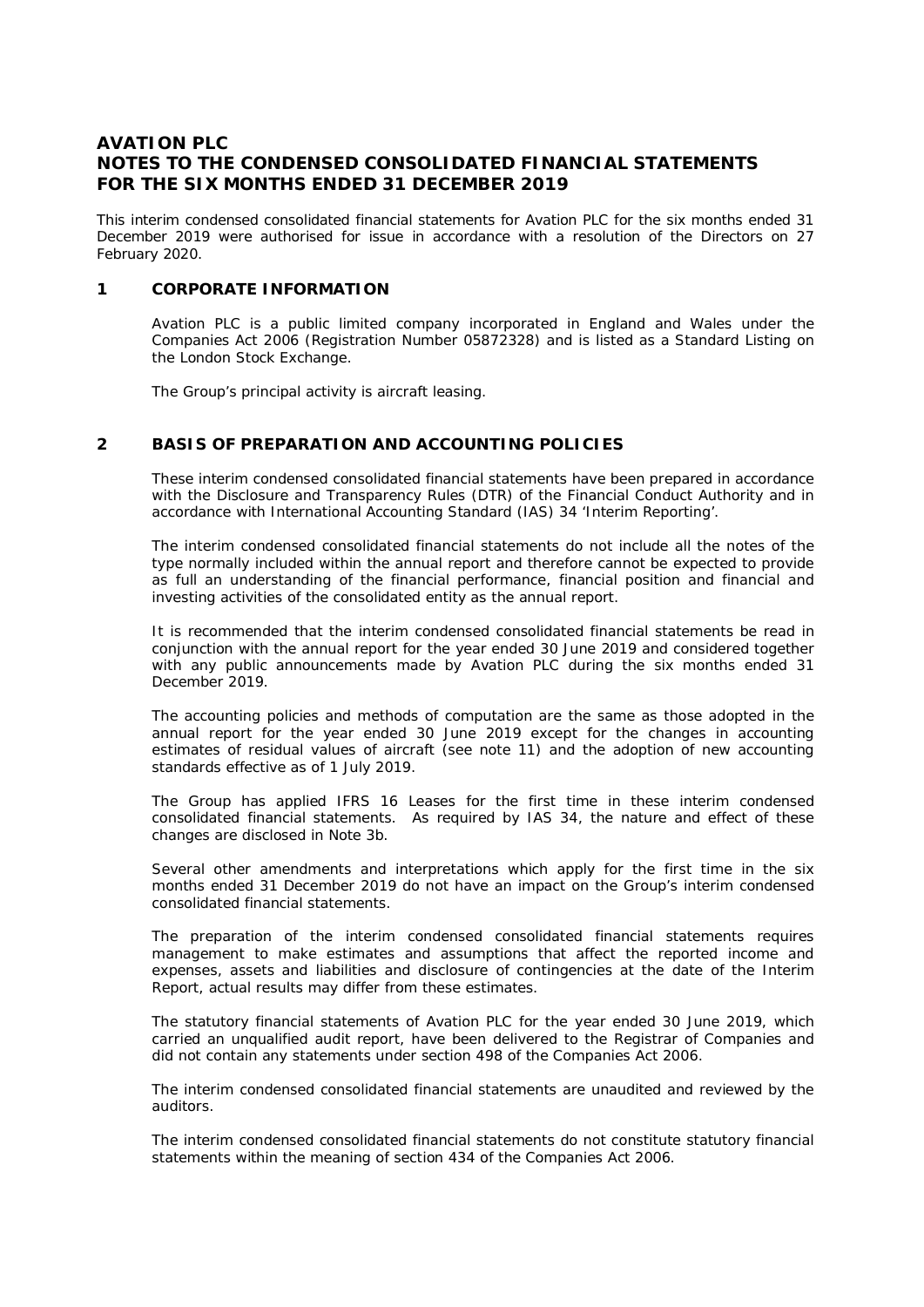#### **3 NEW STANDARDS AND INTERPRETATIONS NOT APPLIED AND STANDARDS IN EFFECT IN 2019**

#### (a) **New standards and interpretations not applied**

The IASB and IFRIC have issued the following standards and interpretations with an effective date after the date of these financial statements.

The Group intends to apply these standards and interpretations when they become effective.

| International Accounting Standards (IAS/IFRS)                                                                              | <b>Effective Date</b><br>(accounting periods<br>commencing after) |
|----------------------------------------------------------------------------------------------------------------------------|-------------------------------------------------------------------|
| <b>IFRS 17 Insurance contracts</b>                                                                                         | 1 January 2021                                                    |
| Amendments to References to the Conceptual Framework in<br><b>IFRS Standards</b>                                           | 1 January 2020                                                    |
| Amendments to IFRS 9, IAS 39 and IFRS 7: Interest Rate<br>Benchmark Reform                                                 | 1 January 2020                                                    |
| Amendments to IFRS 3: Definition of a Business                                                                             | 1 January 2020                                                    |
| Amendments to IAS 1 and IAS 8 : Definition of Material                                                                     | 1 January 2020                                                    |
| Amendments to IFRS 10 and IAS 28 Sale or contribution of assets<br>between an investor and its associates or joint venture | To be determined                                                  |

The Directors do not expect that the adoption of the Standards listed above will have a material impact on the Group in future periods.

#### (b) **Standard in effect in 2019**

The Group has adopted all new standards that have come into effect during the six months ended 31 December 2019.

*IFRS 16 Leases*

The Group adopted IFRS 16 Leases on 1 July 2019. The changes in accounting policies are as follows:

IFRS 16 supersedes IAS 17 Leases, IFRIC 4 Determining whether an Arrangement contains a Lease, SIC-15 Operating Leases-Incentives and SIC-27 Evaluating the Substance of Transactions Involving the Legal Form of a Lease. The standard sets out the principles for the recognition, measurement, presentation and disclosure of leases and requires lessees to recognise most leases on the balance sheet.

Lessor accounting under IFRS 16 is substantially unchanged from IAS 17. Lessors will continue to classify leases as either operating or finance leases using similar principles as in IAS 17. Therefore, IFRS 16 did not have an impact for leases where the Group is the lessor.

The Group adopted IFRS 16 using the modified retrospective method of adoption with the date of initial application of 1 July 2019. Under this method, the standard is applied retrospectively with the cumulative effect of initially applying the standard recognised at the date of initial application as an adjustment to the opening balance of retained earnings and the comparative figures are not re-stated. The Group elected to use the transition practical expedient to not reassess whether a contract is, or contains a lease at 1 July 2019. Instead, the Group applied the standard only to contracts that were previously identified as leases applying IAS 17 and IFRIC 4 at the date of initial application.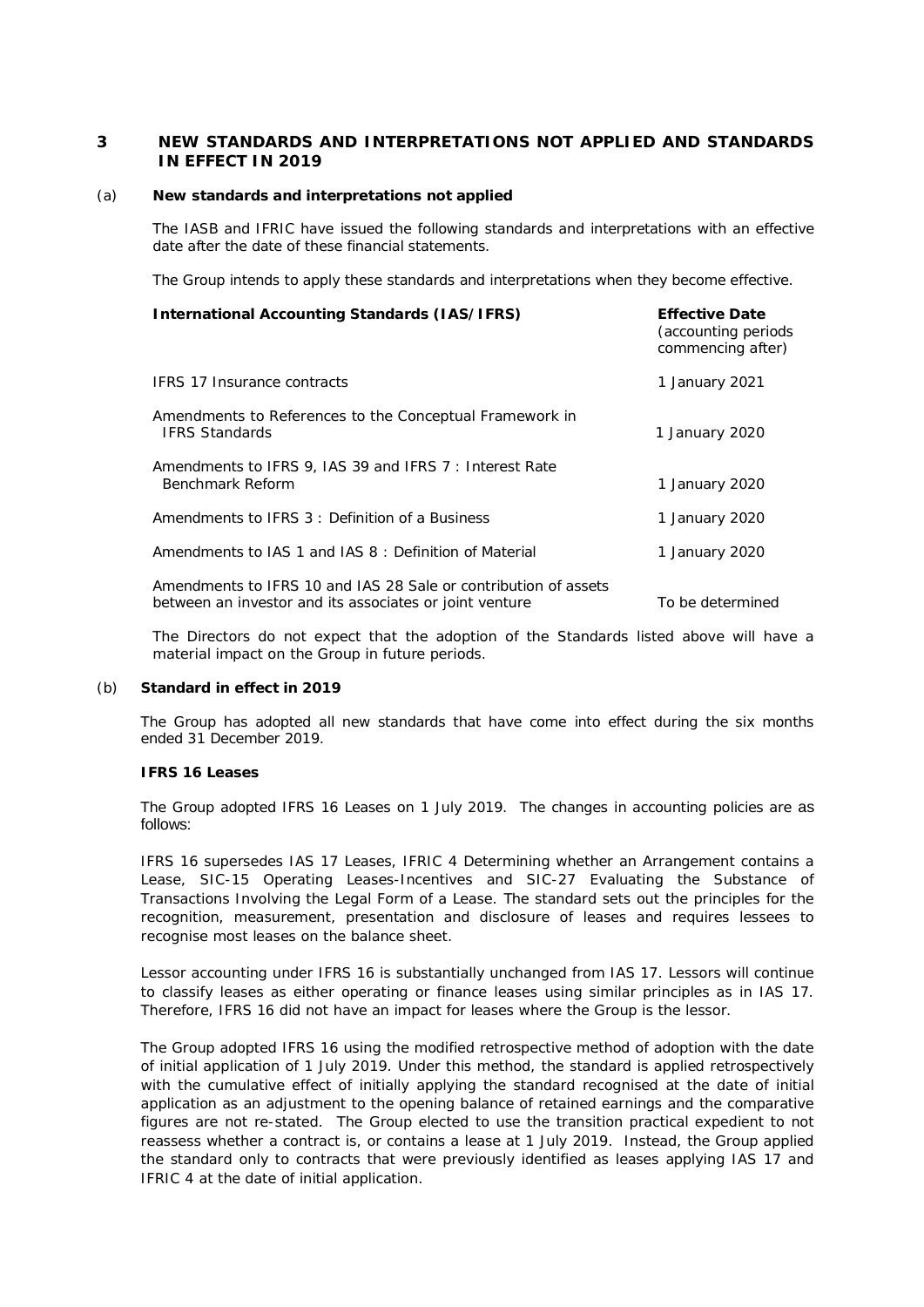#### (b) **Standard in effect in 2019 (continued)**

The effect of adoption IFRS 16 as at 1 July 2019 (increase/(decrease) is, as follows:

|                             | US\$'000s |
|-----------------------------|-----------|
| Assets:                     |           |
| Right-of-use assets         | 945       |
| Total assets                | 945       |
| Liabilities:                |           |
| Lease liabilities           | 1,144     |
| Total liabilities           | 1,144     |
| Total adjustment on equity: |           |
| Retained earnings           | (199)     |
|                             | (199)     |

The Group has lease contracts for offices. Before the adoption of IFRS 16, the Group classified these leases (as lessee) as operating leases. The Group did not have short-term leases and leases of low-value assets before the adoption of IFRS 16.

Upon adoption of IFRS 16, the Group applied a single recognition and measurement approach for all leases. The standard provides specific transition requirements and practical expedients, which have been applied by the Group.

#### *Leases previously accounted for as operating leases*

The Group recognised right-of-use assets and lease liabilities for lease contracts for offices previously classified as operating leases. The right-of-use assets for most leases were recognised based on the carrying amount as if the standard had always been applied, apart from the use of incremental borrowing rate at the date of initial application. In some leases, the right-of-use assets were recognised based on the amount equal to the lease liabilities, adjusted for any related prepaid and accrued lease payments previously recognised. Lease liabilities were recognised based on the present value of the remaining lease payments, discounted using the weighted average of cost of debt of the Group of 4.6% at the date of initial application.

The Group also applied the available practical expedients wherein it:

- Used a single discount rate to a portfolio of leases with reasonably similar characteristics
- Relied on its assessment of whether leases are onerous immediately before the date of initial application
- Applied the short-term leases exemptions to leases with lease term that ends within 12 months of the date of initial application
- Excluded the initial direct costs from the measurement of the right-of-use asset at the date of initial application
- Used hindsight in determining the lease term where the contract contained options to extend or terminate the lease

The lease liabilities as at 1 July 2019 can be reconciled to the operating lease commitments as of 30 June 2019, as follows:

|                                                                                   | US\$'000s |
|-----------------------------------------------------------------------------------|-----------|
| Operating lease commitments as at 30 June 2019                                    | 1.278     |
| Weighted average of cost of debt as at 1 July 2019                                | 4.6%      |
| Discounted operating lease commitments and lease liabilities as<br>at 1 July 2019 | 1.144     |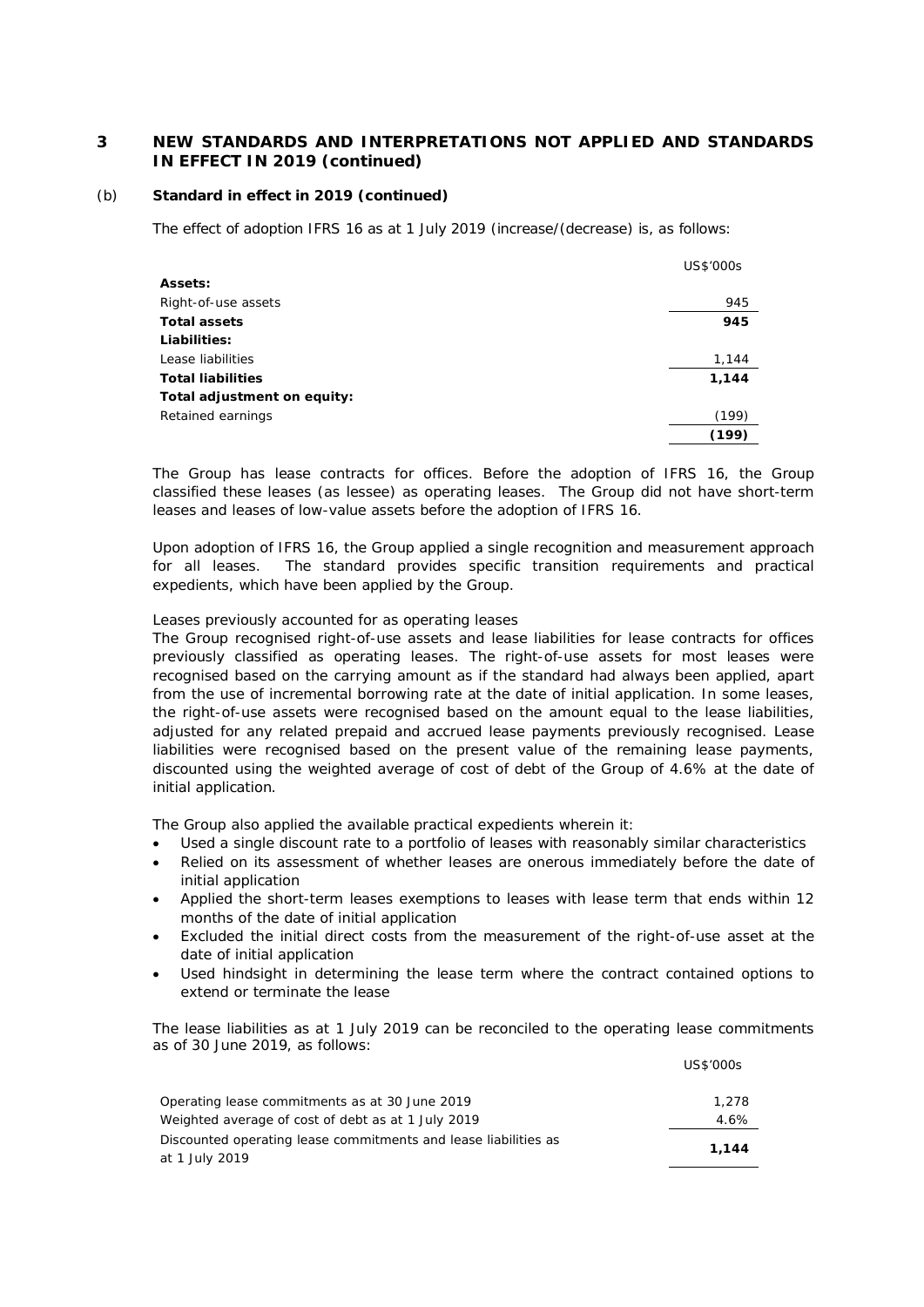#### (b) **Standard in effect in 2019 (continued)**

**Amendments to IAS 28:** *Long-term interests in associates and joint ventures*

The amendments clarify that an entity applies IFRS 9 to long-term interests in an associate or joint venture to which the equity method is not applied but that, in substance, form part of the net investment in the associate or joint venture (long-term interests). This clarification relevant because it implies that the expected credit loss model in IFRS 9 applies to such long-term interests.

The amendments also clarified that, in applying IFRS 9, an entity does not take account of any losses of the associate or joint venture, or any impairment losses on the net investment, recognised as adjustments to the net investment in the associate or joint venture that arise from applying IAS 28 *Investments in Associates and Joint Ventures*.

These amendments had no impact on the consolidated financial statements as the Group does not have long term interests in its associate and joint venture.

**IFRIC Interpretation 23** *Uncertainty over Income Tax Treatment*

The Interpretation addresses the accounting for income taxes when tax treatments involve uncertainty that affects the application of IAS 12 *Income Taxes*. It does not apply to taxes or levies outside the scope of IAS 12, nor does it specifically include requirements relating to interest and penalties associated with uncertain tax treatments. The Interpretation specifically addresses the following:

- Whether an entity considers uncertain tax treatments separately
- The assumptions an entity makes about the examination of tax treatments by taxation authorities
- How an entity determines taxable profit (tax loss), tax bases, unused tax losses, unused tax credits and tax rates
- How an entity considers changes in facts and circumstances

The Group determines whether to consider each uncertain tax treatment separately or together with one or more other uncertain tax treatments and uses the approach that better predicts the resolution of the uncertainty.

The Group applies significant judgement in identifying uncertainties over income tax treatments. Since the Group operates in a complex multinational environment, it assessed whether the Interpretation had an impact on its consolidated financial statements.

Upon adoption of the Interpretation, the Group considered whether it has any uncertain tax positions, particularly those relating to transfer pricing. The Company's and the subsidiaries' tax filings in different jurisdictions include deductions related to transfer pricing and the taxation authorities may challenge those tax treatments. The Group determined, based on its tax compliance and transfer pricing study, that it is probable that its tax treatments (including those for the subsidiaries) will be accepted by the taxation authorities. The Interpretation did not have an impact on the consolidated financial statements of the Group.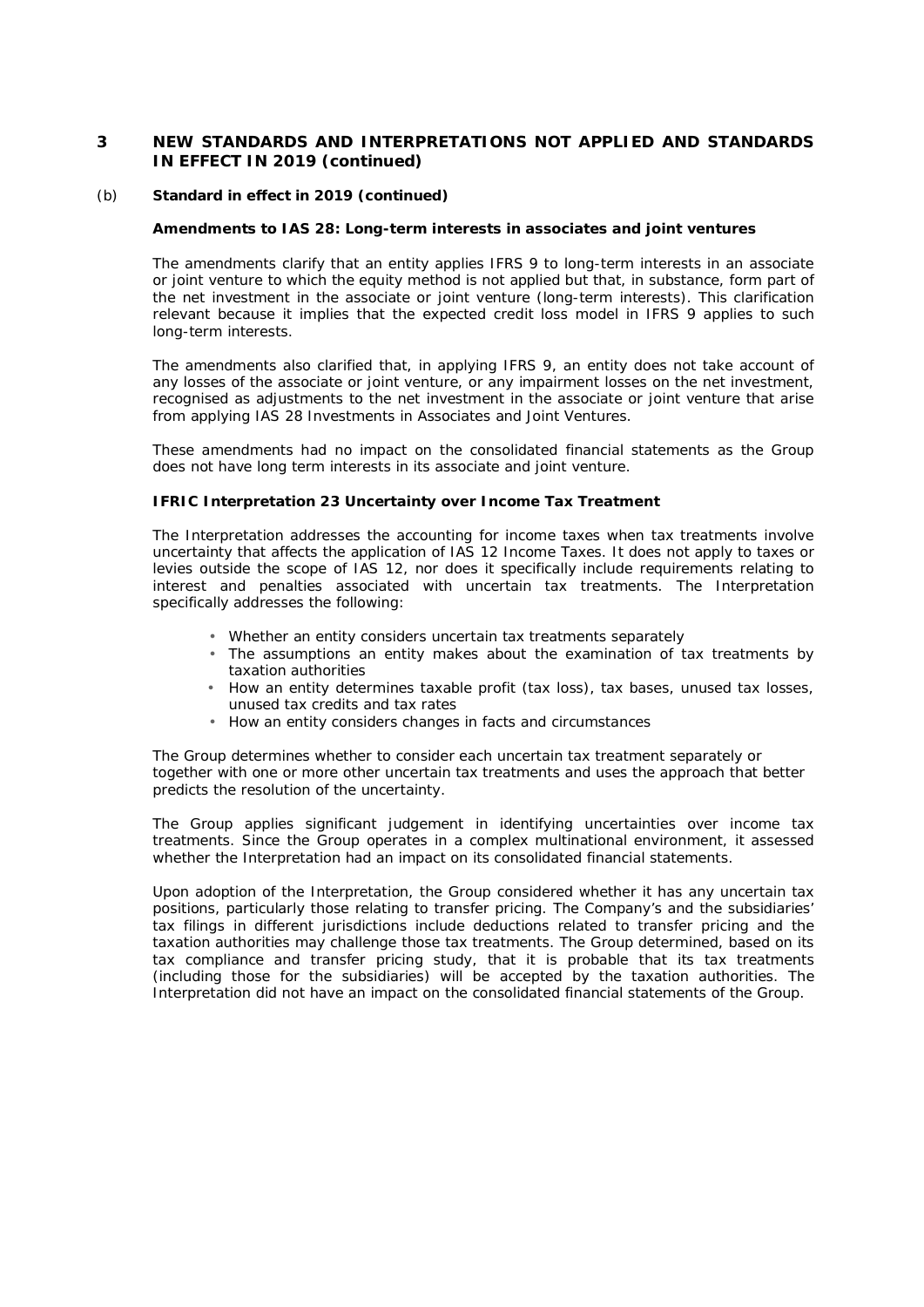(b) **Standard in effect in 2019 (continued)**

**Annual Improvements 2015-2017 Cycle**

• IFRS 3 Business Combinations

The amendments clarify that, when an entity obtains control of a business that is a joint operation, it applies the requirements for a business combination achieved in stages, including remeasuring previously held interests in the assets and liabilities of the joint operation at fair value. In doing so, the acquirer remeasures its entire previously held interest in the joint operation.

An entity applies those amendments to business combinations for which the acquisition date is on or after the beginning of the first annual reporting period beginning on or after 1 January 2019, with early application permitted.

These amendments had no impact on the consolidated financial statements of the Group as there is no transaction where joint control is obtained.

• IFRS 11 Joint Arrangements

An entity that participates in, but does not have joint control of, a joint operation might obtain joint control of the joint operation in which the activity of the joint operation constitutes a business as defined in IFRS 3.

The amendments clarify that the previously held interests in that joint operation are not remeasured.

An entity applies those amendments to transactions in which it obtains joint control on or after the beginning of the first annual reporting period beginning on or after 1 January 2019, with early application permitted.

These amendments had no impact on the consolidated financial statements of the Group as there is no transaction where joint control is obtained.

• IAS 12 Income Taxes

The amendments clarify that the income tax consequences of dividends are linked more directly to past transactions or events that generated distributable profits than to distributions to owners. Therefore, an entity recognises the income tax consequences of dividends in profit or loss, other comprehensive income or equity according to where it originally recognised those past transactions or events.

An entity applies the amendments for annual reporting periods beginning on or after 1 January 2019, with early application permitted. When the entity first applies those amendments, it applies them to the income tax consequences of dividends recognised on or after the beginning of the earliest comparative period.

Since the Group's current practice is in line with these amendments, they had no impact on the consolidated financial statements of the Group.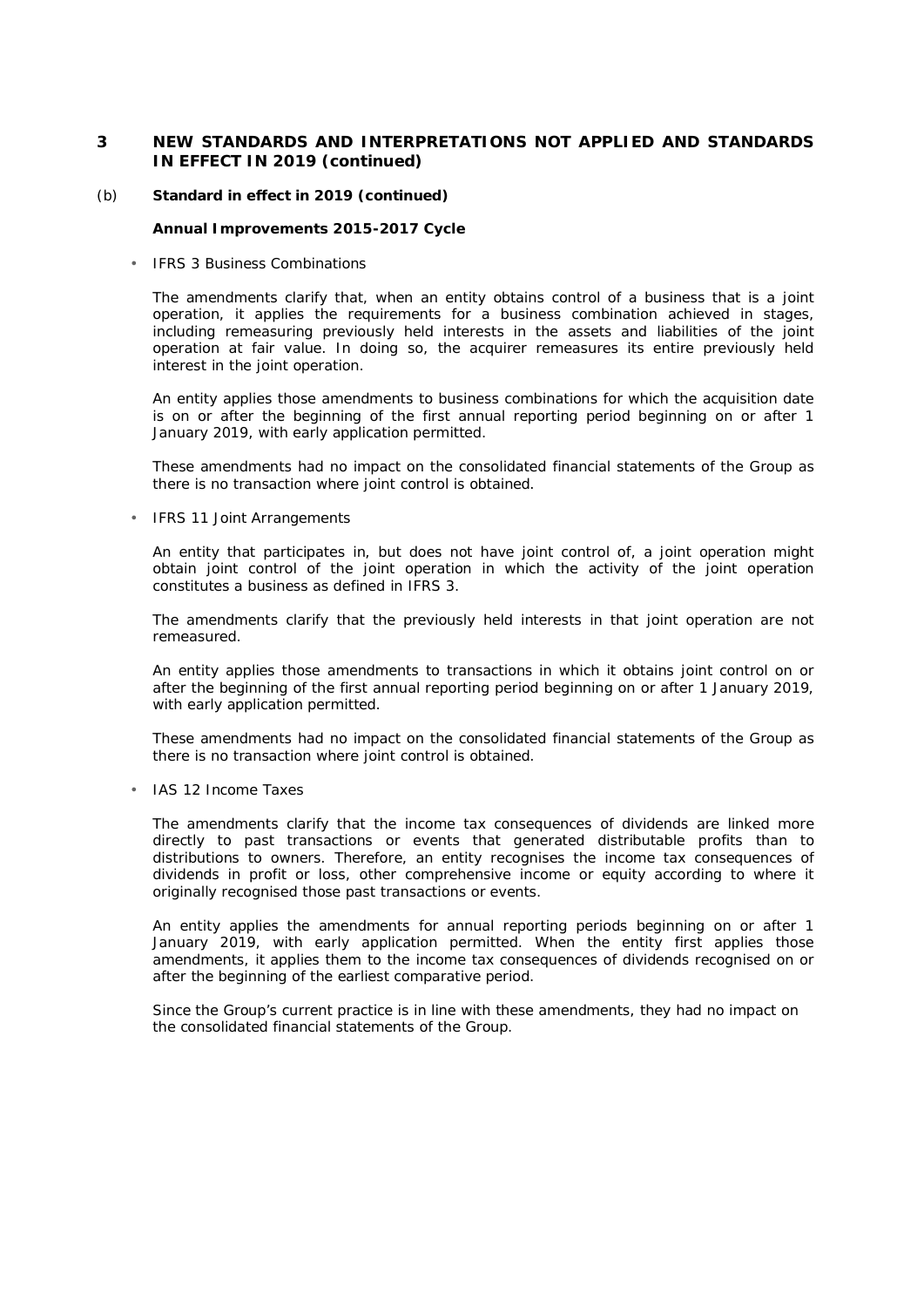#### (b) **Standard in effect in 2019 (continued)**

**Annual Improvements 2015-2017 Cycle (continued)**

#### • IAS 23 Borrowing Costs

The amendments clarify that an entity treats as part of general borrowings any borrowing originally made to develop a qualifying asset when substantially all of the activities necessary to prepare that asset for its intended use or sale are complete.

The entity applies the amendments to borrowing costs incurred on or after the beginning of the annual reporting period in which the entity first applies those amendments. An entity applies those amendments for annual reporting periods beginning on or after 1 January 2019, with early application permitted.

Since the Group's current practice is in line with these amendments, they had no impact on the consolidated financial statements of the Group.

#### (c) **New accounting policies**

These accounting policies are applied on and after the initial application date of IFRS 16:

#### **Group as a lessee**

The Group applies a single recognition and measurement approach for all leases, except for short-term leases and leases of low-value assets. The Group recognises lease liabilities to make lease payments and right-of-use assets representing the right to use the underlying assets.

#### i) **Right-of-use assets**

The Group recognises right-of-use assets at the commencement date of the lease (i.e., the date the underlying asset is available for use). Right-of-use assets are measured at cost, less any accumulated depreciation and impairment losses, and adjusted for any remeasurement of lease liabilities. The cost of right-of-use assets includes the amount of lease liabilities recognised, initial direct costs incurred, and lease payments made at or before the commencement date less any lease incentives received. Right-of-use assets are depreciated on a straight-line basis over the shorter of the lease term and the estimated useful lives of the assets

If ownership of the leased asset transfers to the Group at the end of the lease term or the cost reflects the exercise of a purchase option, depreciation is calculated using the estimated useful life of the asset.

The right-of-use assets are also subject to impairment.

The Group's lease arrangements do not contain an obligation to dismantle and remove the underlying asset, restore the site on which it is located or restore the underlying asset to a specified condition.

The Group's right-of-use assets are included in trade and other receivables.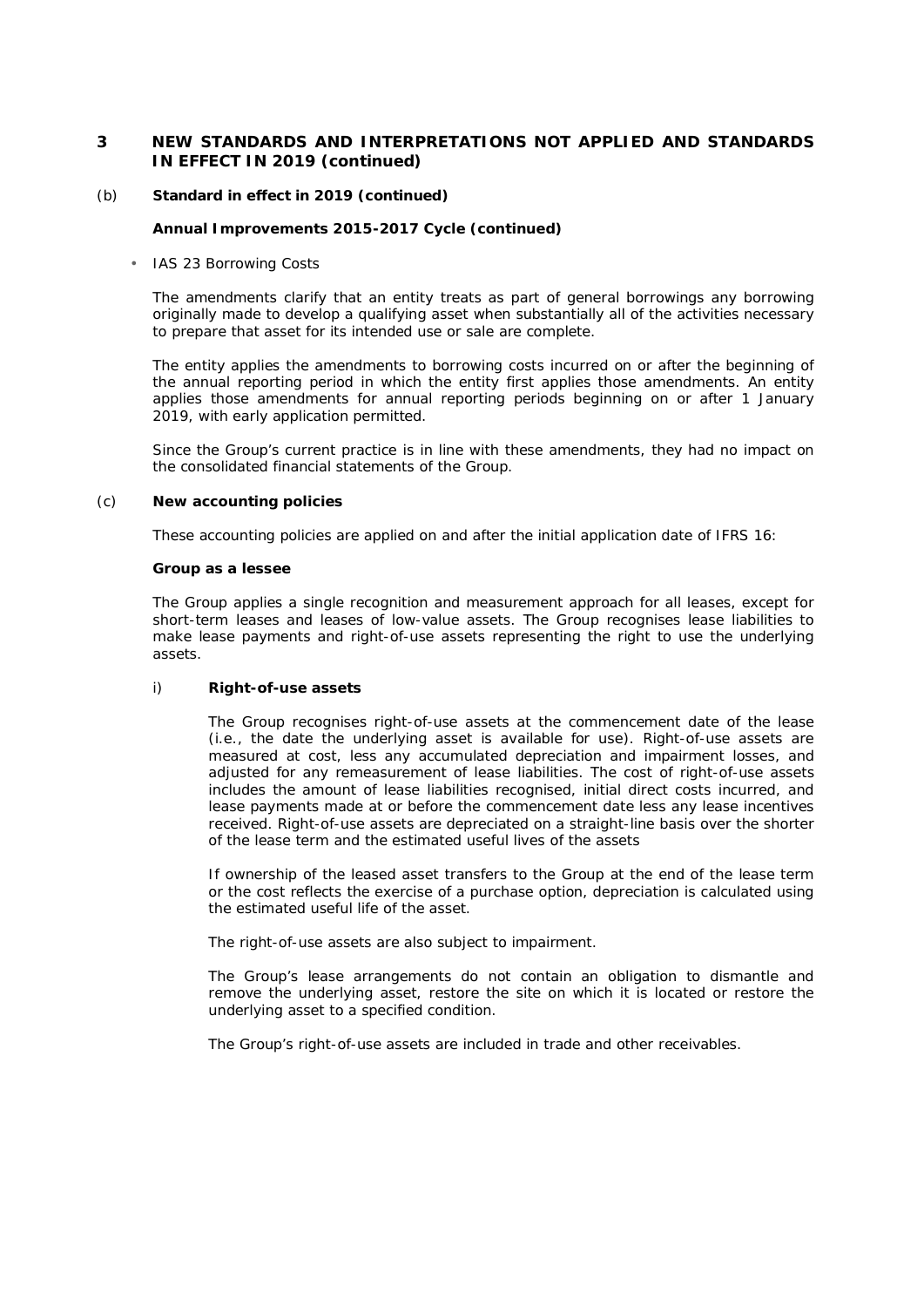- (c) **New accounting policies (continued)**
	- ii) **Lease liabilities**

At the commencement date of the lease, the Group recognises lease liabilities measured at the present value of lease payments to be made over the lease term. The lease payments include fixed payments (including in-substance fixed payments) less any lease incentives receivable, variable lease payments that depend on an index or a rate, and amounts expected to be paid under residual value guarantees. The lease payments also include the exercise price of a purchase option reasonably certain to be exercised by the Group and payments of penalties for terminating the lease, if the lease term reflects the Group exercising the option to terminate.

Variable lease payments that do not depend on an index or a rate are recognised as expenses (unless they are incurred to produce inventories) in the period in which the event or condition that triggers the payment occurs.

In calculating the present value of lease payments, the Group uses its incremental borrowing rate at the lease commencement date because the interest rate implicit in the lease is not readily determinable. After the commencement date, the amount of lease liabilities is increased to reflect the accretion of interest and reduced for the lease payments made. In addition, the carrying amount of lease liabilities is remeasured if there is a modification, a change in the lease term, a change in the lease payments (e.g., changes to future payments resulting from a change in an index or rate used to determine such lease payments) or a change in the assessment of an option to purchase the underlying asset.

The Group's lease liabilities are included in trade and other payables.

iii) **Short-term leases and leases of low-value assets**

The Group applies the short-term lease recognition exemption to its short-term leases of equipment (i.e., those leases that have a lease term of 12 months or less from the commencement date and do not contain a purchase option). It also applies the lease of low-value assets recognition exemption to leases of office equipment that are considered to be low value.

Lease payments on short-term leases and leases of low value assets are recognised as expense on a straight-line basis over the lease term.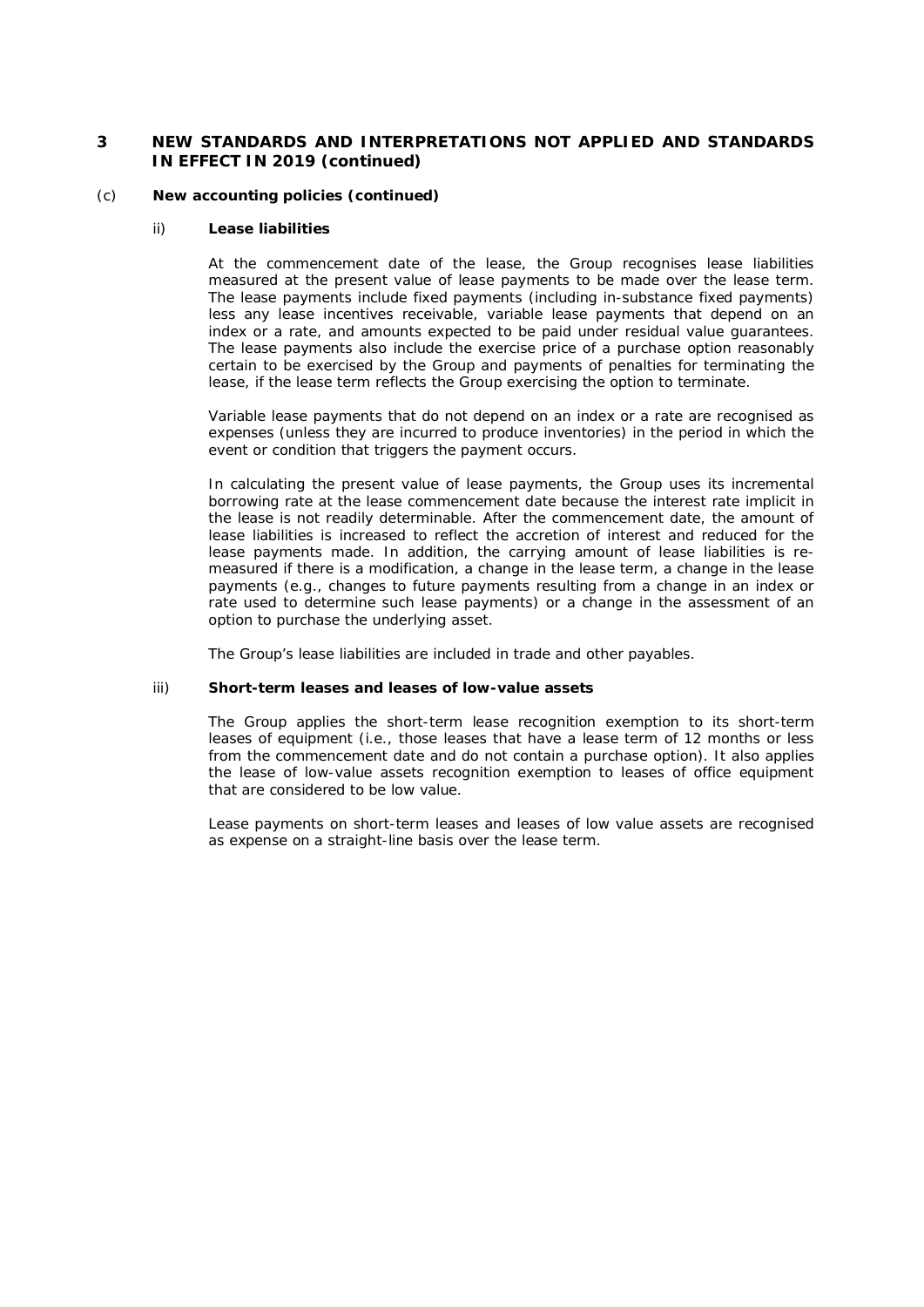#### **4 FAIR VALUE MEASUREMENT**

The fair value of a financial instrument is the amount at which the instrument could be exchanged or settled between knowledgeable and willing parties in an arm's length transaction, other than a forced or liquidation sale.

The carrying amounts of cash and cash equivalents, trade and other receivables, finance lease receivables – current, trade and other payables – current, loans and borrowings – current and lease liabilities- current are a reasonable approximation of fair value either due to their shortterm nature or because the interest rate charged closely approximates market interest rates or that the financial instruments have been discounted to their fair value at a current pre-tax interest rate.

|                                         | 31 Dec 2019 |            |           | 30 Jun 2019 |
|-----------------------------------------|-------------|------------|-----------|-------------|
|                                         | Carrying    |            | Carrying  |             |
|                                         | amount      | Fair value | amount    | Fair value  |
|                                         | US\$'000s   | US\$'000s  | US\$'000s | US\$'000s   |
|                                         |             |            |           |             |
| Financial assets:                       |             |            |           |             |
| Finance lease receivables - non-current | 68,554      | 66,495     | 37,137    | 35,661      |
| Aircraft purchase rights                | 36,980      | 36,980     | ۰         |             |
|                                         |             |            |           |             |
| Financial liabilities:                  |             |            |           |             |
| Deposits collected – non-current        | 15,440      | 14,397     | 13,979    | 13,273      |
| Loans and borrowings other than         |             |            |           |             |
| unsecured note- non-current             | 691,709     | 669,000    | 660,727   | 644,726     |
| Unsecured notes                         | 346,318     | 365,502    | 344,966   | 358,327     |
|                                         |             |            |           |             |

The fair values (other than aircraft purchase rights and the unsecured notes) above are estimated by discounting expected future cash flows using a market incremental lending rate for similar types of lending, borrowing or leasing arrangements at the end of the reporting period, classified as level 2

The fair value of the unsecured notes is based on level 1 quoted prices (unadjusted) in active market that the Group can access at measurement date.

The fair values of aircraft purchase rights are classified as level 3 and are estimated by discounting expected future cash flows using the Group's weighted average cost of capital (WACC) at the end of the reporting period. Expected future cash flows include an assumed sale of the relevant aircraft at delivery. Assumed aircraft sales values are based on independent third-party valuations of the relevant type at estimated future delivery dates. The assumed sales values of aircraft less the assumed purchase price presents the fair value recorded for the aircraft purchase rights.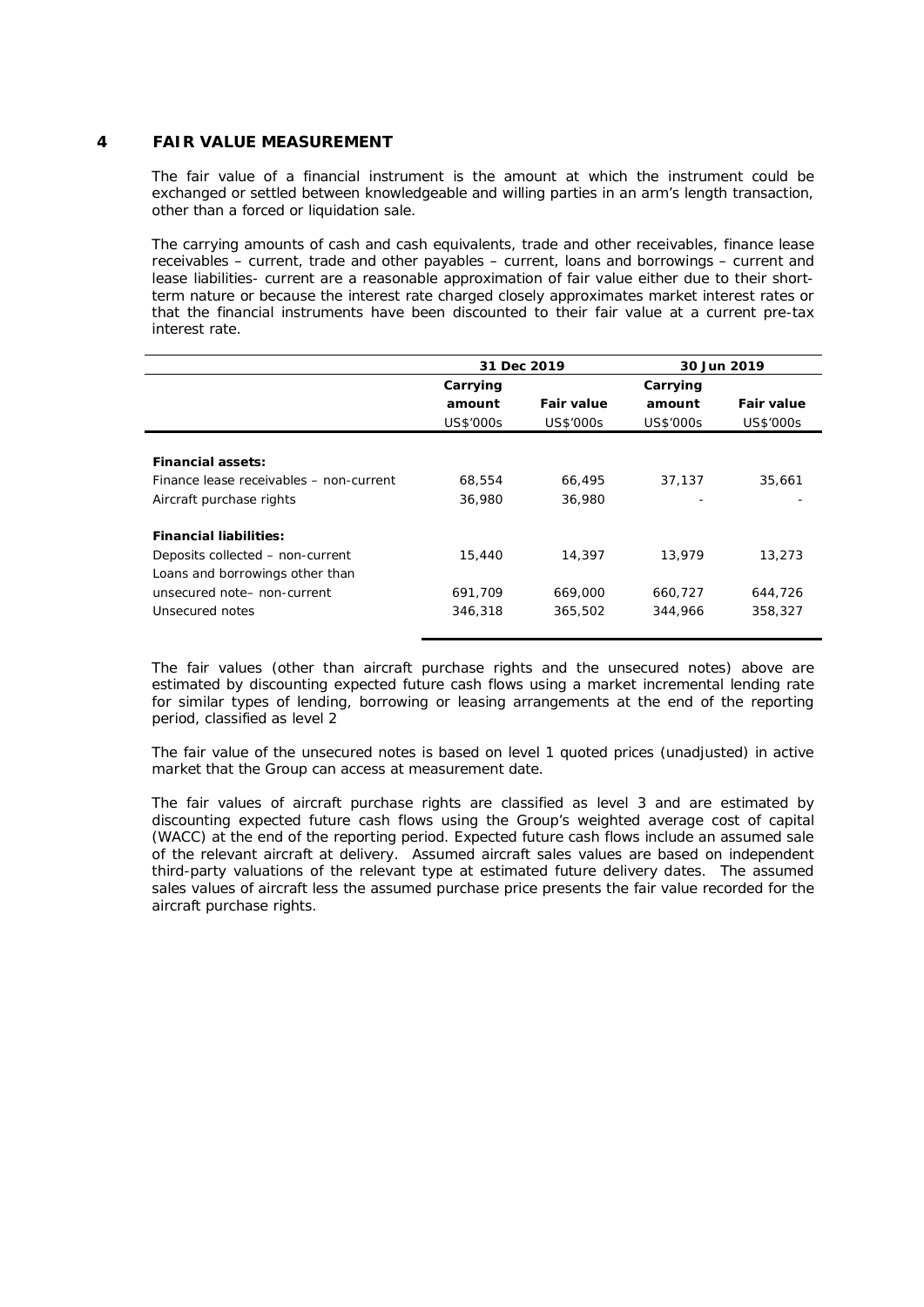### **4 FAIR VALUE MEASUREMENT (continued)**

**Non-financial assets measured at fair value:**

|                                                                             | 31 Dec<br>2019<br>US\$'000s | 30 Jun<br>2019<br>US\$'000s |
|-----------------------------------------------------------------------------|-----------------------------|-----------------------------|
| Fair value measurement using<br>significant unobservable inputs<br>Aircraft | 1,127,537                   | 1,225,285                   |

Aircraft were valued at 30 June 2019. Refer to Note 11 for the details on the valuation technique and significant inputs used in the valuation.

**Classification of financial instruments:**

|                                     | 31 Dec    | 30 Jun    |
|-------------------------------------|-----------|-----------|
|                                     | 2019      | 2019      |
|                                     | US\$'000s | US\$'000s |
|                                     |           |           |
| Financial assets measured at        |           |           |
| amortised cost:                     |           |           |
| Cash and cash balances              | 140,049   | 107,448   |
| Trade and other receivables         | 12,185    | 12,616    |
| Finance lease receivables           | 75,795    | 44,358    |
|                                     | 228,029   | 164,422   |
|                                     |           |           |
| Financial liabilities measured at   |           |           |
| amortised cost:                     |           |           |
| Trade and other payables            | 23,987    | 19,324    |
| Loans and borrowings                | 1,117,164 | 1,078,288 |
| Maintenance reserves                | 49,438    | 32,491    |
|                                     | 1,190,589 | 1,130,103 |
|                                     |           |           |
| Derivative used for hedging:        |           |           |
| Derivative financial assets         | 156       | 363       |
| Derivative financial liabilities    | (10, 457) | (10, 174) |
|                                     |           |           |
|                                     |           |           |
| Financial assets fair value through |           |           |
| profit or loss:                     |           |           |
| Aircraft purchase rights            | 36,980    |           |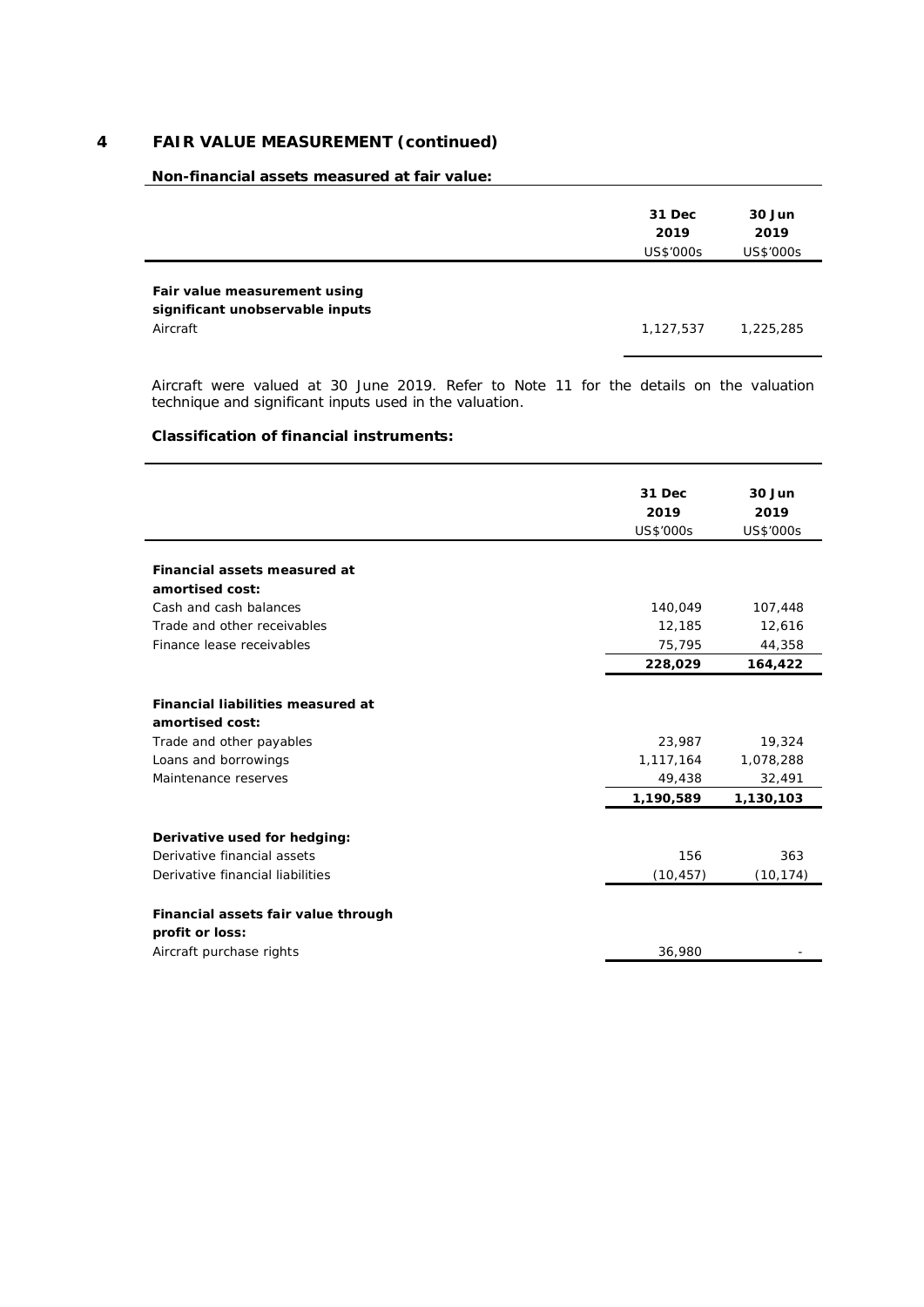### **5 REVENUE**

|                                   | 31 Dec<br>2019<br>US\$'000s | 31 Dec<br>2018<br>(restated)<br>US\$'000s |
|-----------------------------------|-----------------------------|-------------------------------------------|
|                                   |                             |                                           |
| Lease rental revenue              | 65,046                      | 58,232                                    |
| Interest income on finance leases | 1,318                       | 499                                       |
| Maintenance reserves released     | 1,242                       |                                           |
|                                   | 67,606                      | 58,731                                    |

The maintenance reserves revenue relates to the recovery of maintenance reserve from an insolvent airline customer that defaulted on its lease payments. See Note 21.

### **Geographical analysis**

|                        | Europe<br>US\$'000s | Asia<br>Pacific<br>US\$'000s | Total<br>US\$'000s |
|------------------------|---------------------|------------------------------|--------------------|
| 31 Dec 2019            | 21,115              | 46.491                       | 67,606             |
| 31 Dec 2018 (restated) | 14.165              | 44.566                       | 58,731             |

#### **Operating lease commitments**

The Group leases out aircraft under operating leases. The maturity analysis of the undiscounted lease payments to be received under operating leases are as follows:

|                                        | 31 Dec<br>2019<br>US\$'000s | 31 Dec<br>2018<br>US\$'000s |
|----------------------------------------|-----------------------------|-----------------------------|
| Within one year                        | 129.744                     | 120,582                     |
| In the second to fifth years inclusive | 410,929                     | 435,863                     |
| More than five years                   | 287,665                     | 358,296                     |

### **6 OTHER INCOME**

|                                          | 31 Dec<br>2019 | 31 Dec<br>2018<br>(restated) |
|------------------------------------------|----------------|------------------------------|
|                                          | US\$'000s      | US\$'000s                    |
| Foreign currency exchange gain<br>Others | 42<br>71       | ۰<br>84                      |
|                                          | 113            | 84                           |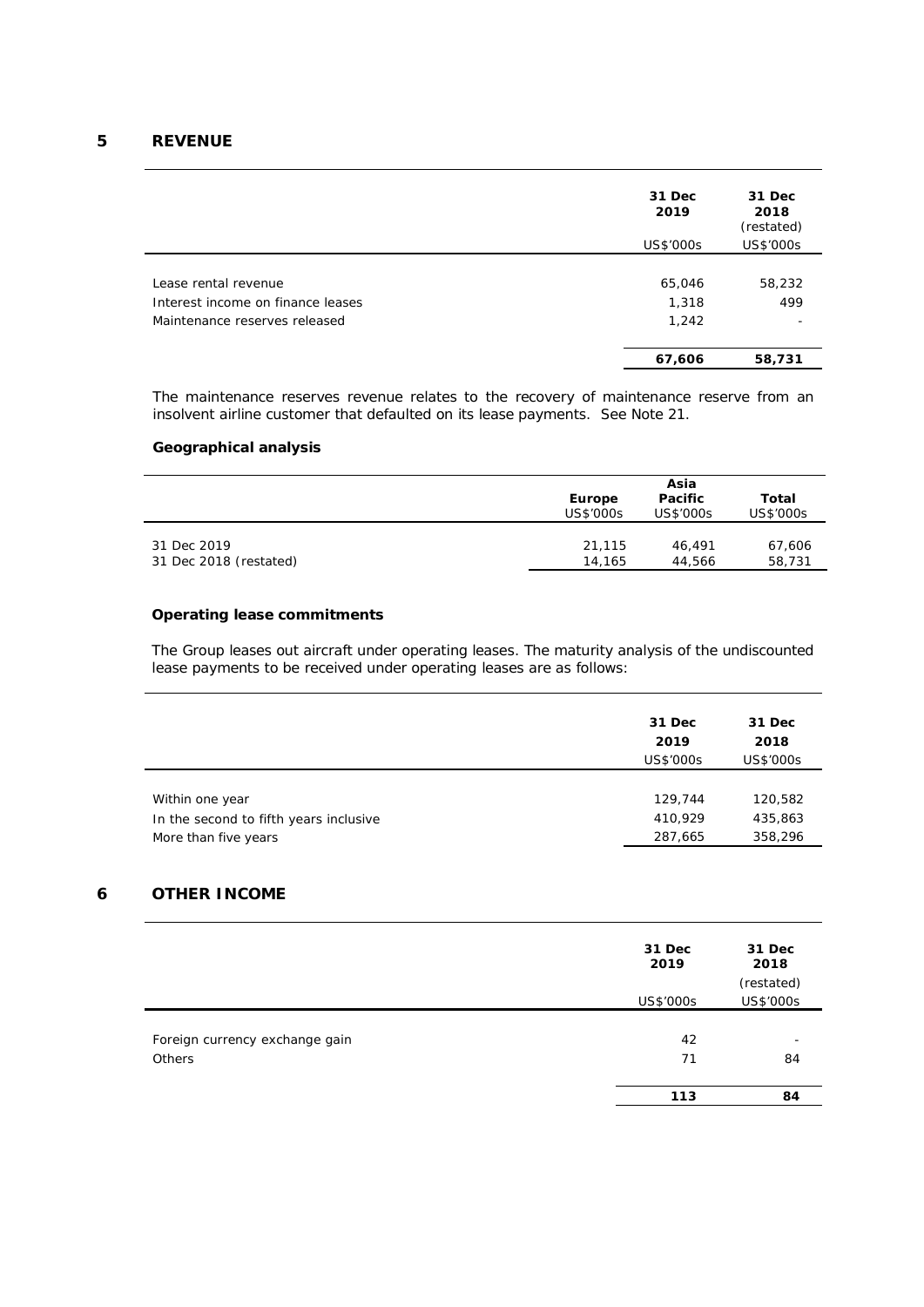## **7 OTHER EXPENSES**

|                                           | 31 Dec<br>2019<br>US\$'000s | 31 Dec<br>2018<br>US\$'000s |
|-------------------------------------------|-----------------------------|-----------------------------|
|                                           |                             |                             |
| Aircraft repossession expenses            | 1,237                       |                             |
| Expected credit loss on trade receivables | 123                         |                             |
| Foreign currency exchange loss            |                             | 110                         |
| Others                                    | 3                           |                             |
|                                           | 1,363                       | 110                         |

The aircraft repossession expenses relate to the repossession of the 2 aircraft previously leased to an insolvent airline customer.

## **8 FINANCE INCOME**

|                                                                    | 31 Dec<br>2019<br>US\$'000s | 31 Dec<br>2018<br>(restated)<br>US\$'000s |
|--------------------------------------------------------------------|-----------------------------|-------------------------------------------|
|                                                                    |                             |                                           |
| Interest income                                                    | 503                         | 327                                       |
| Fair value gain on derivatives                                     |                             | 778                                       |
| Finance income from discounting non-current deposits to fair value | 214                         | 181                                       |
| Interest rate swap break gain                                      | $\overline{\phantom{0}}$    | 174                                       |
| Loan modification gain                                             |                             | 370                                       |
|                                                                    |                             |                                           |
|                                                                    | 717                         | 1,830                                     |

## **9 FINANCE EXPENSES**

|                                                          | 31 Dec<br>2019<br>US\$'000s | 31 Dec<br>2018<br>US\$'000s |
|----------------------------------------------------------|-----------------------------|-----------------------------|
|                                                          |                             |                             |
| Interest expense on borrowings                           | 13,935                      | 13,159                      |
| Interest expense on unsecured notes                      | 11,375                      | 10,445                      |
| Amortisation of loan transaction costs                   | 2,554                       | 2,032                       |
| Amortisation of interest expense on non-current deposits | 220                         | 186                         |
| Finance charges on early full repayment on borrowings    |                             | 1,362                       |
| Others                                                   | 160                         | 363                         |
|                                                          |                             |                             |
|                                                          | 28,244                      | 27.547                      |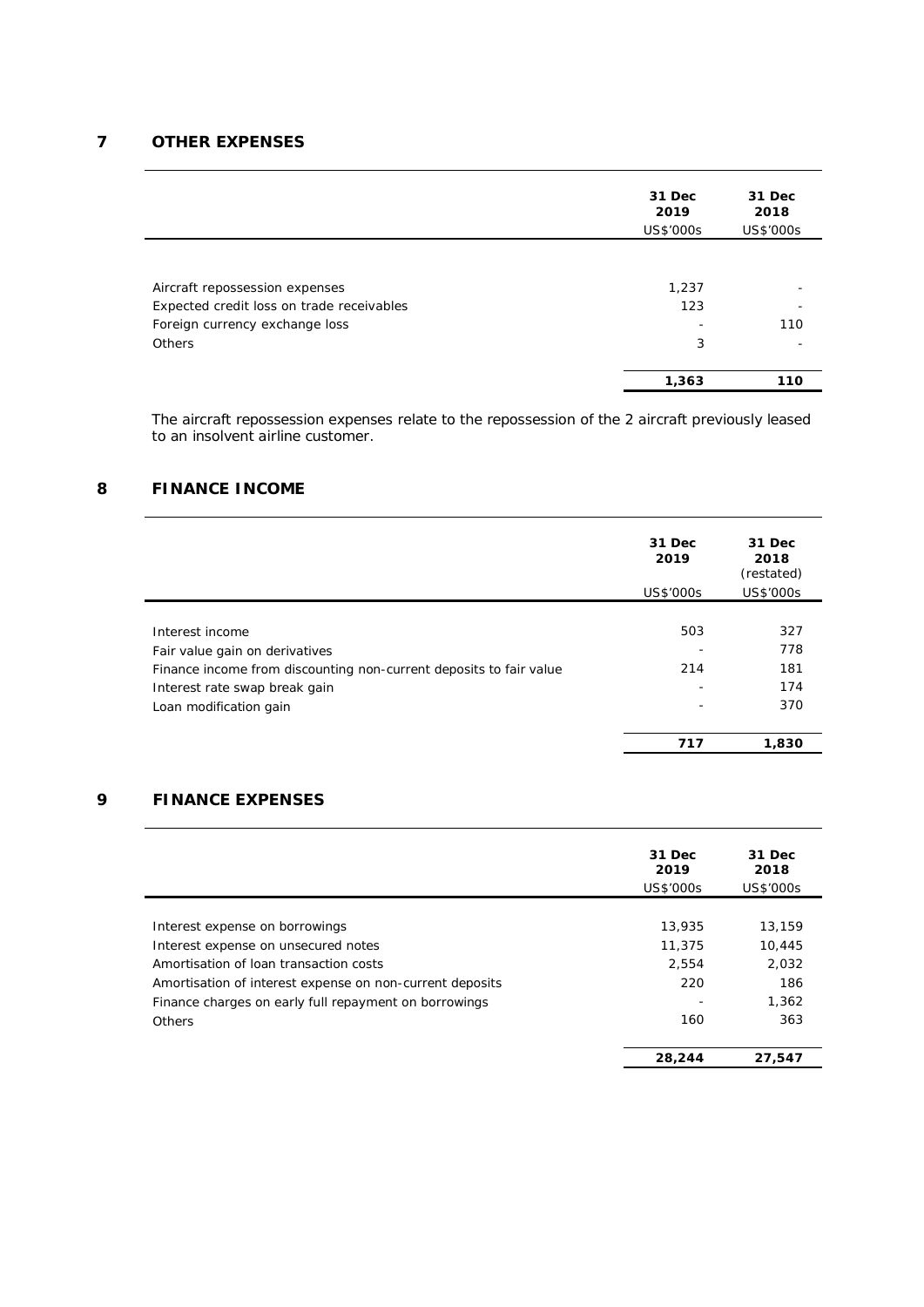### **10 RELATED PARTY TRANSACTIONS**

### **Significant related party transactions:**

|                                                                           | 31 Dec<br>2019<br>US\$'000s | 31 Dec<br>2018<br>US\$'000s |
|---------------------------------------------------------------------------|-----------------------------|-----------------------------|
| Entities controlled by key management personnel<br>(including directors): |                             |                             |
| Rental expenses paid                                                      | (145)                       | (152)                       |
| Consulting fee paid<br>Service fee received                               | (174)<br>52                 | (417)                       |

## **11 PROPERTY, PLANT AND EQUIPMENT**

|                                     | Furniture and<br>equipment | Jet<br>aircraft | Turboprop<br>aircraft | Total      |
|-------------------------------------|----------------------------|-----------------|-----------------------|------------|
|                                     | US\$'000s                  | US\$'000s       | US\$'000s             | US\$'000s  |
|                                     |                            |                 |                       |            |
| 31 December 2019:                   |                            |                 |                       |            |
| Cost or valuation:                  |                            |                 |                       |            |
| At 1 July 2019                      | 80                         | 916,534         | 450,439               | 1,367,053  |
| Additions                           | 11                         |                 | 57,615                | 57,626     |
| Reclassified as held under finance  |                            |                 |                       |            |
| leases                              |                            |                 | (37, 887)             | (37, 887)  |
| Reclassified as asset held for sale |                            | (106, 124)      |                       | (106, 124) |
| Revaluation recognised in equity    |                            | (863)           |                       | (863)      |
|                                     |                            |                 |                       |            |
| At 31 December 2019                 | 91                         | 809,547         | 470,167               | 1,279,805  |
|                                     |                            |                 |                       |            |
| Representing:                       |                            |                 |                       |            |
| At cost                             | 91                         |                 |                       | 91         |
| At valuation                        |                            | 809,547         | 470,167               | 1,279,714  |
|                                     |                            |                 |                       |            |
|                                     | 91                         | 809,547         | 470,167               | 1,279,805  |
|                                     |                            |                 |                       |            |
| Accumulated depreciation and        |                            |                 |                       |            |
| impairment loss:                    |                            |                 |                       |            |
| At 1 July 2019                      | 41                         | 73,065          | 68,623                | 141,729    |
| Depreciation expense                | 10                         | 16,932          | 7,290                 | 24,232     |
| Reclassified as asset held for sale |                            | (16, 189)       |                       | (16, 189)  |
| Impairment loss                     |                            | 2,456           |                       | 2,456      |
|                                     |                            |                 |                       |            |
| At 31 December 2019                 | 51                         | 76,264          | 75,913                | 152,228    |
| Net book value:                     |                            |                 |                       |            |
| At 1 July 2019                      | 39                         | 843,469         | 381,816               | 1,225,324  |
| At 31 December 2019                 | 40                         | 733,283         | 394,254               | 1,127,577  |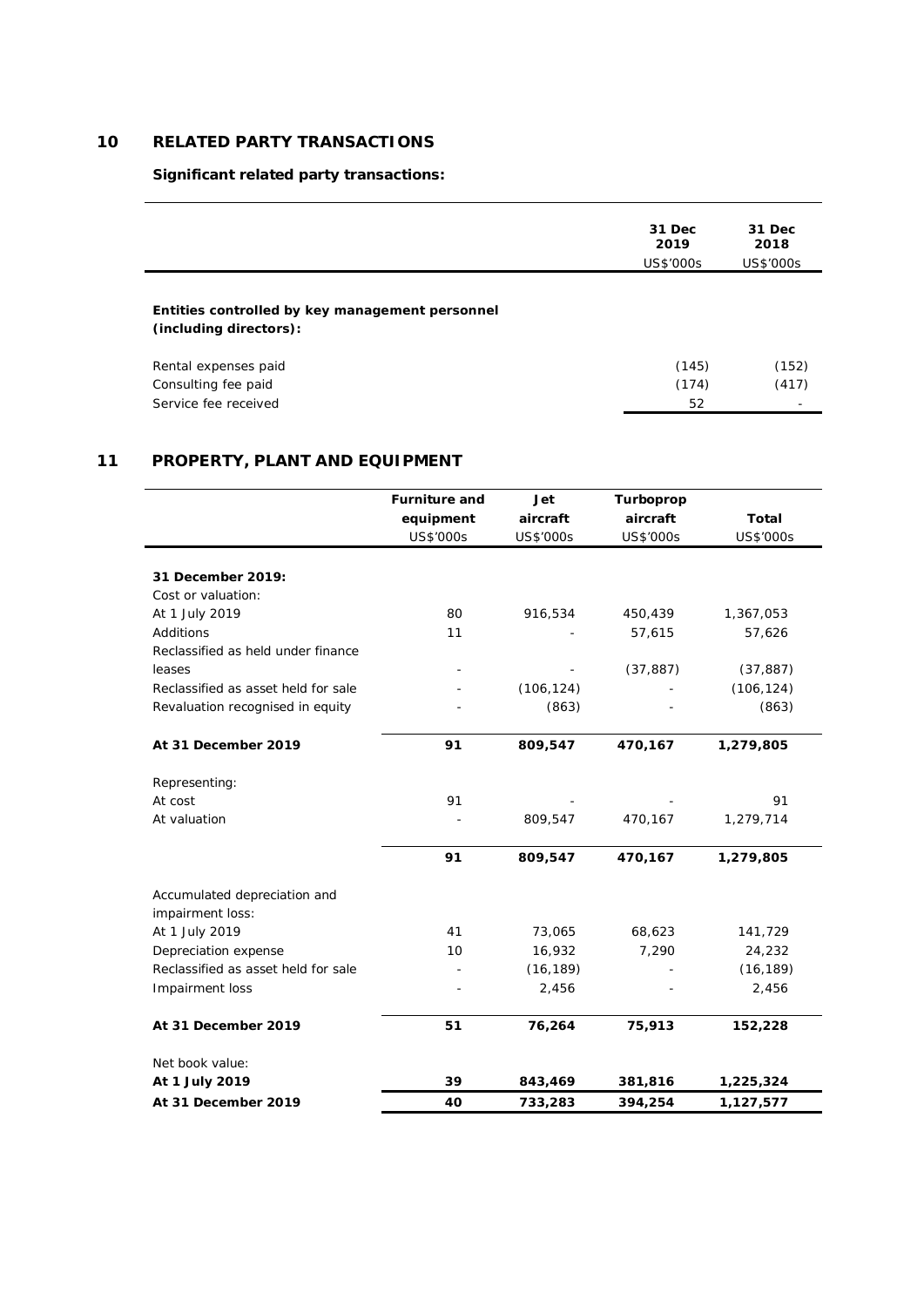|                                           | Furniture |           |           |           |
|-------------------------------------------|-----------|-----------|-----------|-----------|
|                                           | and       | Jet       | Turboprop |           |
|                                           | equipment | aircraft  | aircraft  | Total     |
|                                           | US\$'000s | US\$'000s | US\$'000s | US\$'000s |
|                                           |           |           |           |           |
| 30 June 2019:                             |           |           |           |           |
| Cost or valuation:                        |           |           |           |           |
| At 1 July 2018                            | 346       | 713,142   | 374,876   | 1,088,364 |
| Additions                                 | 8         | 211,548   | 117,014   | 328,570   |
| Disposals/written-off                     | (274)     | (18,624)  |           | (18, 898) |
| Reclassified as held under finance leases |           |           | (39, 631) | (39, 631) |
| Revaluation recognised in equity          |           | 10,468    | (1,820)   | 8,648     |
|                                           |           |           |           |           |
| At 30 June 2019                           | 80        | 916,534   | 450,439   | 1,367,053 |
|                                           |           |           |           |           |
| Representing:                             |           |           |           |           |
| At cost                                   | 80        |           |           | 80        |
| At valuation                              |           | 916,534   | 450,439   | 1,366,973 |
|                                           | 80        | 916,534   | 450,439   | 1,367,053 |
|                                           |           |           |           |           |
| Accumulated depreciation and impairment:  |           |           |           |           |
| At 1 July 2018                            | 292       | 51,341    | 55,555    | 107,188   |
| Depreciation expense                      | 23        | 27,920    | 13,068    | 41,011    |
| Disposals/written-off                     | (274)     | (6, 196)  |           | (6, 470)  |
| At 30 June 2019                           | 41        | 73,065    | 68,623    | 141,729   |
|                                           |           |           |           |           |
| Net book value:                           |           |           |           |           |
| At 1 July 2018                            | 54        | 661,801   | 319,321   | 981,176   |
| At 30 June 2019                           | 39        | 843,469   | 381,816   | 1,225,324 |

### **11 PROPERTY, PLANT AND EQUIPMENT (continued)**

**Assets pledged as security**

The Group's aircraft including those classified as assets held for sale with carrying values of US\$1,161.3 million (30 June 2019 : US\$1,122.0 million) are mortgaged to secure the Group's borrowings (Note 20).

#### **Additions and Disposals**

During the six months ended 31 December 2019, the Group acquired 3 turboprop aircraft and 2 turboprop aircraft were reclassified as held under finance leases. A gain on transfer of the aircraft to finance lease of US\$2.2 million was recorded and included within the gain on disposal of aircraft.

During the six months ended 31 December 2019, 2 jet aircraft were reclassified as held for sale.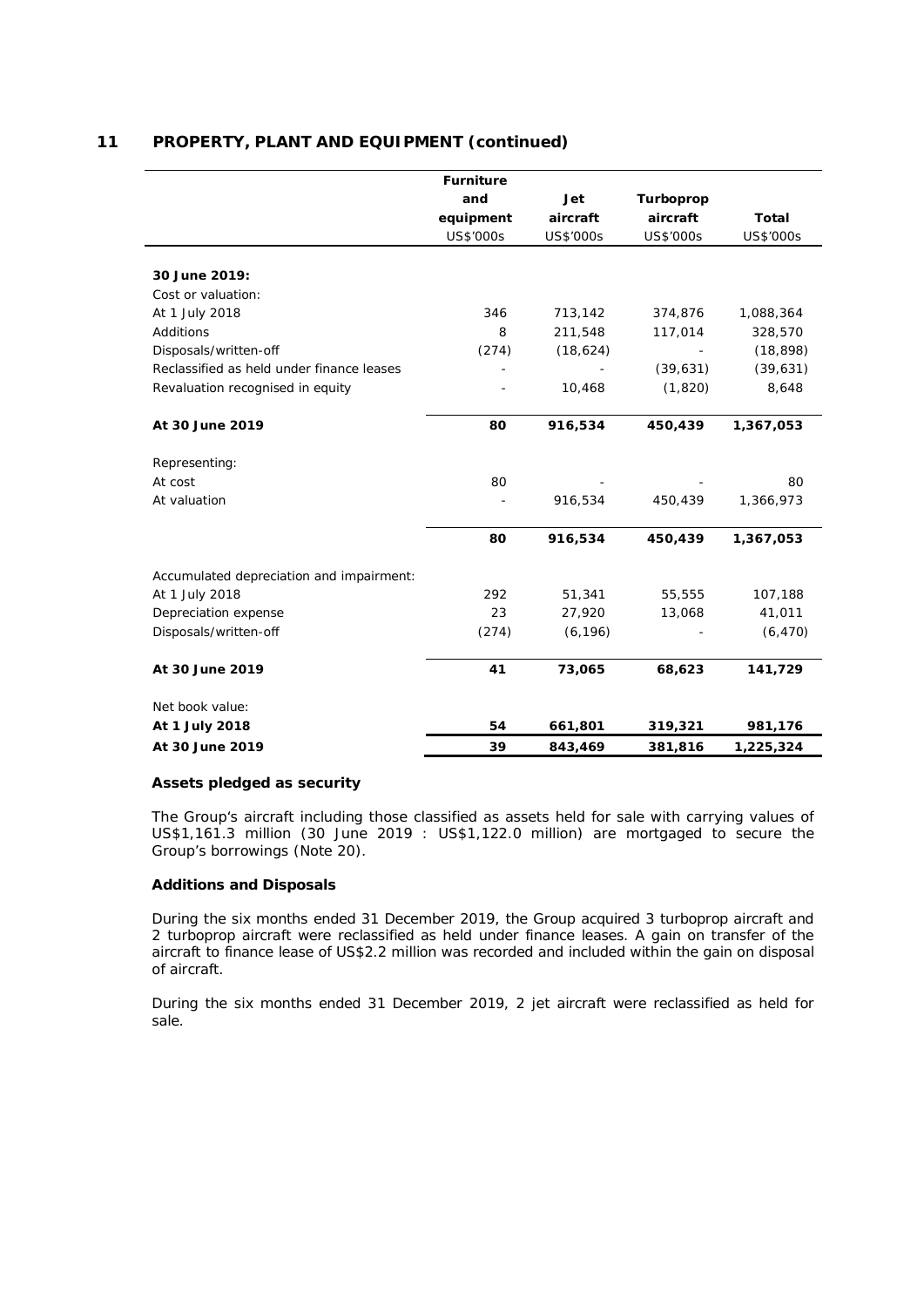### **11 PROPERTY, PLANT AND EQUIPMENT (continued)**

#### **Valuation**

The Group's aircraft were valued in June 2019 by independent valuers on lease-encumbered basis ("LEV'). LEV takes into account the current lease arrangements for the aircraft and estimated residual values at the end of the lease. These amounts have been discounted to present value using discount rates ranging from 5.75% to 7.75% per annum for jet aircraft and 6.00% to 9.25% per annum for turboprop aircraft. Different discount rates are considered appropriate for different aircraft based on their respective risk profiles.

During the six months ended 31 December 2019, a downward revaluation of US\$0.9 million to equity and an impairment loss of US\$2.5 million was recognised to write down the book value of 2 jet aircraft to its fair value prior to reclassify as held for sale.

**Changes in accounting estimates of residual values of aircraft**

During the six months ended 31 December 2019, the Group revised the residual values of its old technology widebody aircraft to reflect the likely decrease in future residual values for old technology widebody aircraft with effect from 1 July 2019. The effect of this change is an increase in depreciation expense of approximately US\$0.9 million for the six months ended 31 December 2019.

The table below outline the effect of these changes in estimate on the current financial year depreciation charge and subsequent years:

|                                 | 30 Jun<br>2020<br>US\$'000s | $30$ Jun<br>2021<br>US\$'000s | 30 Jun<br>2022<br>US\$'000s | 30 Jun<br>2023<br>US\$'000s | 30 Jun<br>2024<br>onwards<br>US\$'000s |
|---------------------------------|-----------------------------|-------------------------------|-----------------------------|-----------------------------|----------------------------------------|
| Increase in depreciation charge | 1.781                       | 1,781                         | 1.781                       | 1.781                       | 28,068                                 |

If the aircraft were measured using the cost model, carrying amounts would be as follows:

|                                         | 31 Dec 2019 |           | 30 Jun 2019 |           |
|-----------------------------------------|-------------|-----------|-------------|-----------|
|                                         | Turbo       |           |             | Turbo     |
|                                         | Jets        | props     | Jets        | props     |
|                                         | US\$'000s   | US\$'000s | US\$'000s   | US\$'000s |
|                                         |             |           |             |           |
| Cost                                    | 792.891     | 449.586   | 776,330     | 552,544   |
| Accumulated depreciation and impairment | (76,495)    | (72, 449) | (58,706)    | (81,504)  |
| Net book value                          | 716,396     | 377,137   | 717,624     | 471,040   |
|                                         |             |           |             |           |

#### **Geographical analysis**

| 31 Dec 2019               | Europe<br><b>US\$'000s</b> | Asia<br>Pacific<br>US\$'000s | Total<br>US\$'000s |
|---------------------------|----------------------------|------------------------------|--------------------|
| Capital expenditure       | 20,007                     | 37.619                       | 57,626             |
| Net book value - aircraft | 352,310                    | 775.227                      | 1,127,537          |

|                           |                  | Asia      |           |
|---------------------------|------------------|-----------|-----------|
| 30 Jun 2019               | Europe           | Pacific   | Total     |
|                           | <b>US\$'000s</b> | US\$'000s | US\$'000s |
|                           |                  |           |           |
| Capital expenditure       | 223,058          | 105,512   | 328,570   |
| Net book value - aircraft | 415,139          | 810.146   | 1,225,285 |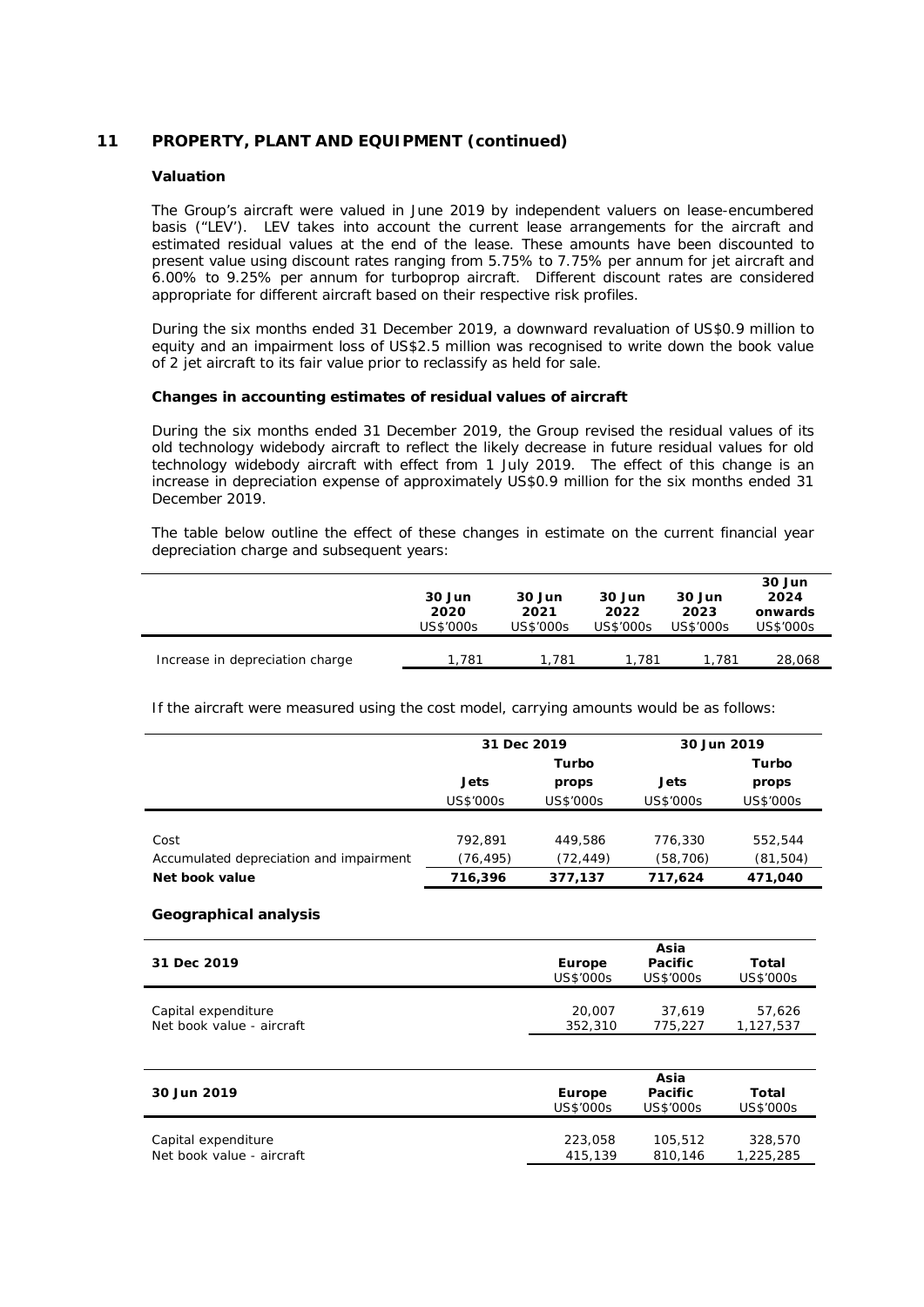#### **12 TRADE AND OTHER RECEIVABLES**

|                                     | 31 Dec    | 30 Jun    |
|-------------------------------------|-----------|-----------|
|                                     | 2019      | 2019      |
|                                     | US\$'000s | US\$'000s |
|                                     |           |           |
| Current                             |           |           |
| Trade receivables                   | 4,884     | 3,954     |
| Less:                               |           |           |
| Allowance for estimated credit loss | (330)     | (207)     |
|                                     | 4,554     | 3,747     |
| Other receivables:                  |           |           |
| -Third parties                      | 167       | 106       |
| Interest receivables                | 40        | 12        |
| Deposits                            | 47        | 47        |
| Prepaid expenses                    | 573       | 513       |
|                                     | 5,381     | 4,425     |
|                                     |           |           |
| Non-current                         |           |           |
| Deposits for aircraft               | 7,377     | 8,704     |
| Prepaid expenses                    | 384       | 226       |
| Right-of-use assets                 | 845       |           |
|                                     | 8,606     | 8,930     |

## **13 FINANCE LEASE RECEIVABLES**

Future minimum lease payments receivable under finance leases are as follows:

|                                            | 31 Dec 2019 |           | 30 Jun 2019 |           |
|--------------------------------------------|-------------|-----------|-------------|-----------|
|                                            | Minimum     | Present   | Minimum     | Present   |
|                                            | lease       | value of  | lease       | value of  |
|                                            | payments    | payments  | payments    | payments  |
|                                            | US\$'000s   | US\$'000s | US\$'000s   | US\$'000s |
|                                            |             |           |             |           |
| Within one year                            | 9,823       | 7,241     | 8,440       | 7,221     |
| Later than one year but not more than five |             |           |             |           |
| years                                      | 70,321      | 59,610    | 13,848      | 10,566    |
| More than five years                       | 9,295       | 8,944     | 28,534      | 26,571    |
|                                            |             |           |             |           |
| Total minimum lease payments               | 89,439      | 75,795    | 50,822      | 44,358    |
|                                            |             |           |             |           |
| Less: amounts representing interest        |             |           |             |           |
| income                                     | (13, 644)   |           | (6, 464)    |           |
|                                            |             |           |             |           |
| Present value of minimum lease             |             |           |             |           |
| payments                                   | 75,795      | 75,795    | 44,358      | 44,358    |

### **14 GOODWILL**

The Group performs its annual impairment test in June and when circumstances indicate the carrying value may be impaired. For the purpose of these financial statements there was no indication of impairment. The key assumptions used to determine the recoverable amount for the different cash generating units were disclosed in the annual consolidated financial statements for the year ended 30 June 2019.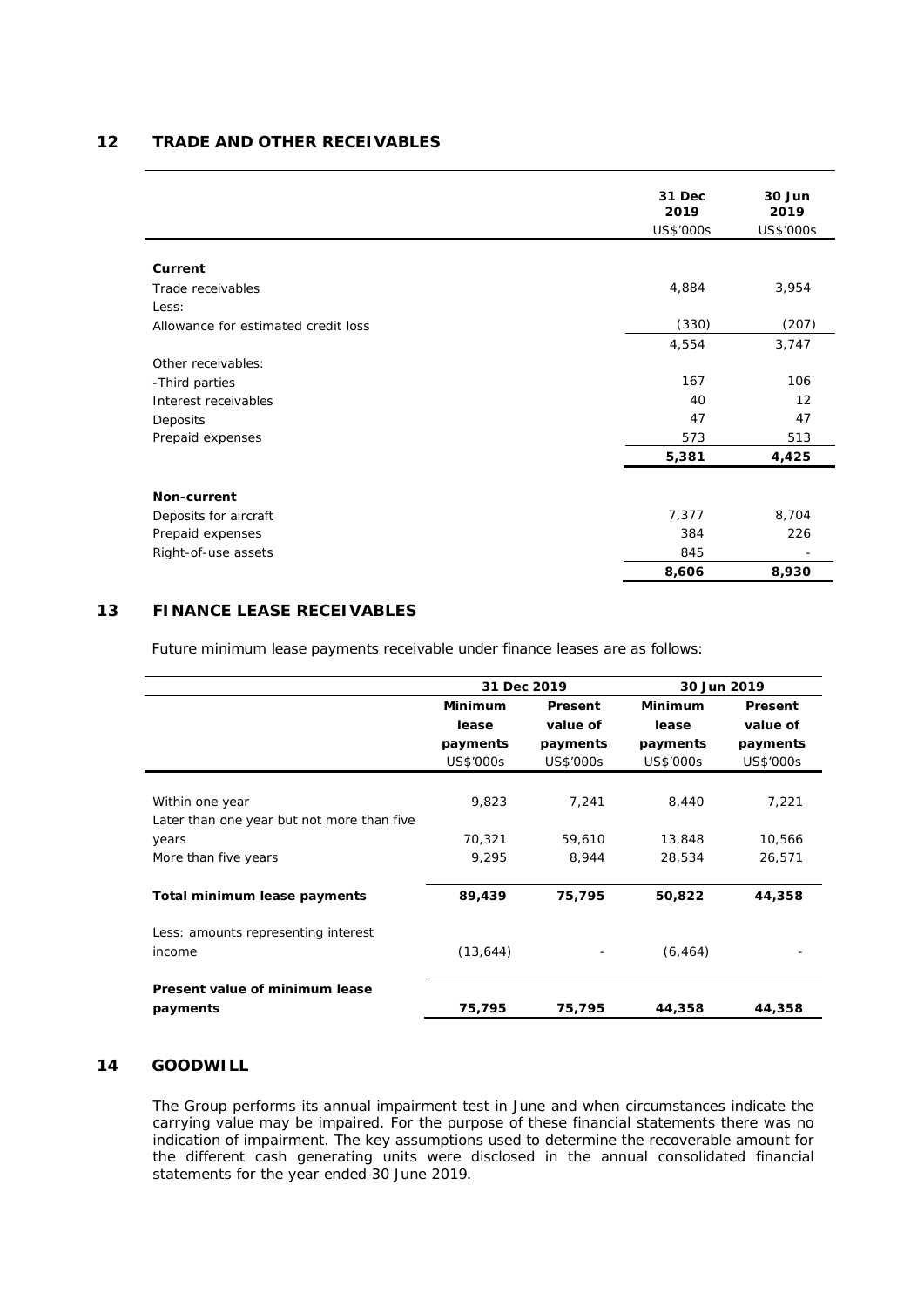|                                   |           | Contract/       | Fair value |           |
|-----------------------------------|-----------|-----------------|------------|-----------|
|                                   |           | notional amount |            |           |
| Group                             | 31 Dec    | 30 Jun          | 31 Dec     | 30 Jun    |
|                                   | 2019      | 2019            | 2019       | 2019      |
|                                   | US\$'000s | US\$'000s       | US\$'000s  | US\$'000s |
|                                   |           |                 |            |           |
| Non-current asset                 |           |                 |            |           |
| Interest rate swap                | 59,648    | 63,185          | 156        | 363       |
|                                   |           |                 |            |           |
| Non-current liability             |           |                 |            |           |
| Interest rate swap                | 257,515   | 267,118         | (10, 405)  | (10, 117) |
| Cross-currency interest rate swap | 4,000     | 4,000           | (52)       | (57)      |
|                                   |           |                 |            |           |
|                                   | 261,515   | 271,118         | (10, 457)  | (10, 174) |

### **15 DERIVATIVE FINANCIAL ASSETS/LIABILITIES**

Hedge accounting has been applied for interest rate swap contracts and cross-currency interest rate swap contracts which have been designated as cash flow hedges.

The Group pays fixed rates of interest of 1.0% to 2.6% per annum and receives floating rate interest equal to 1-month to 3-month LIBOR under the interest rate swap contracts.

The Group pays fixed rates of interest of 3.1% to 4.9% per annum and receives floating interest equal to 3-month LIBOR under the cross-currency interest rate swap contracts.

The swap contracts mature between 23 September 2021 and 21 November 2030.

Changes in the fair value of these interest rate swap and cross-currency interest rate swap contracts are recognised in the fair value reserve. The net fair value loss of US\$0.5 million (31 December 2018: loss of US\$4.37 million) on these derivative financial instruments was recognised in the fair value reserve for the six month period ended 31 December 2019.

The fair value of the derivative financial instruments is determined by reference to marked-tomarket values provided by counterparties. The fair value measurement of all derivative financial instruments for the Group is classified under Level 2 of the fair value hierarchy, for which inputs other than quoted prices that are observable for the asset or liability, either directly as prices or indirectly derived from prices are included as inputs for the determination of fair value.

### **16 AIRCRAFT PURCHASE RIGHTS**

|                                         | 31 Dec<br>2019 | 30 Jun<br>2019 |
|-----------------------------------------|----------------|----------------|
|                                         | US\$'000s      | US\$'000s      |
| Aircraft purchase rights, at fair value | 36,980         | -              |

Prior to the six months period ended 31 December 2019, the Group held aircraft purchase rights for the purpose of acquiring aircraft to its fleet. Aircraft purchase rights were accounted for as non-financial assets at amortised cost. During the six months period ended 31 December 2019, the Group adopted a new business model for aircraft purchase rights and determined that it would seek to dispose of excess aircraft purchase rights over and above its requirement to acquire additional aircraft for its fleet. To reflect this change, the Group now accounts for aircraft purchase rights through profit or loss. Disclosures about the fair value measurement of aircraft purchase rights are included in Note 4.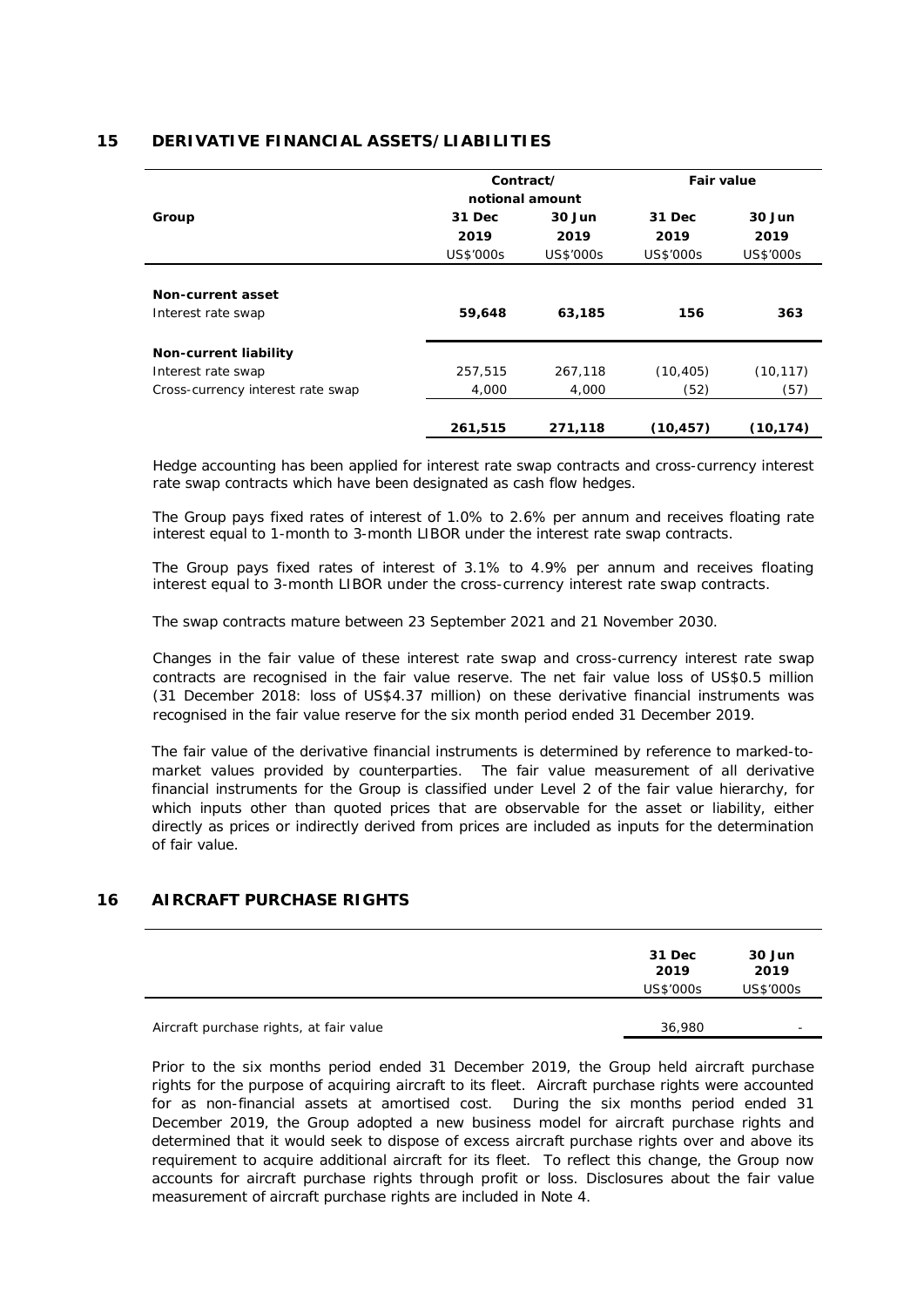### **17 CASH AND BANK BALANCES**

|                              | 31 Dec<br>2019<br>US\$'000s | 30 Jun<br>2019<br>US\$'000s |
|------------------------------|-----------------------------|-----------------------------|
|                              |                             |                             |
| Fixed deposits               | 48.217                      | 6,700                       |
| Other cash and bank balances | 91,832                      | 100,748                     |
| Total cash and bank balances | 140,049                     | 107,448                     |
| Less: restricted             | (66,438)                    | (45,759)                    |
| Cash and cash equivalents    | 73,611                      | 61,689                      |

The Group's restricted cash and bank balances have been pledged as security for certain loan obligations.

In the consolidated statement of cash flows, cash and cash equivalents comprises unrestricted cash and bank balances.

## **18 ASSETS HELD FOR SALE**

As at 31 December 2019, the Group's aircraft which met the criteria to be classified as assets held for sale are as follows:

|                                          | 31 Dec    | 30 Jun    |
|------------------------------------------|-----------|-----------|
|                                          | 2019      | 2019      |
|                                          | US\$'000s | US\$'000s |
|                                          |           |           |
| Assets held for sale:                    |           |           |
| Property, plant and equipment - aircraft |           |           |
| At 1 July 2019/ 1 July 2018              |           | 48,745    |
| Additions                                | 89,935    |           |
| Disposals                                |           | (48, 745) |
| At 31 Dec/30 June                        | 89,935    |           |
|                                          |           |           |
| Lease incentive asset                    | 8,908     |           |
|                                          | 98,843    |           |
|                                          |           |           |
| Liabilities directly associated with     |           |           |
| assets held for sale:                    |           |           |
| Deposit collected                        | 200       |           |
| Lessor maintenance contribution          | 8,908     |           |
|                                          | 9,108     |           |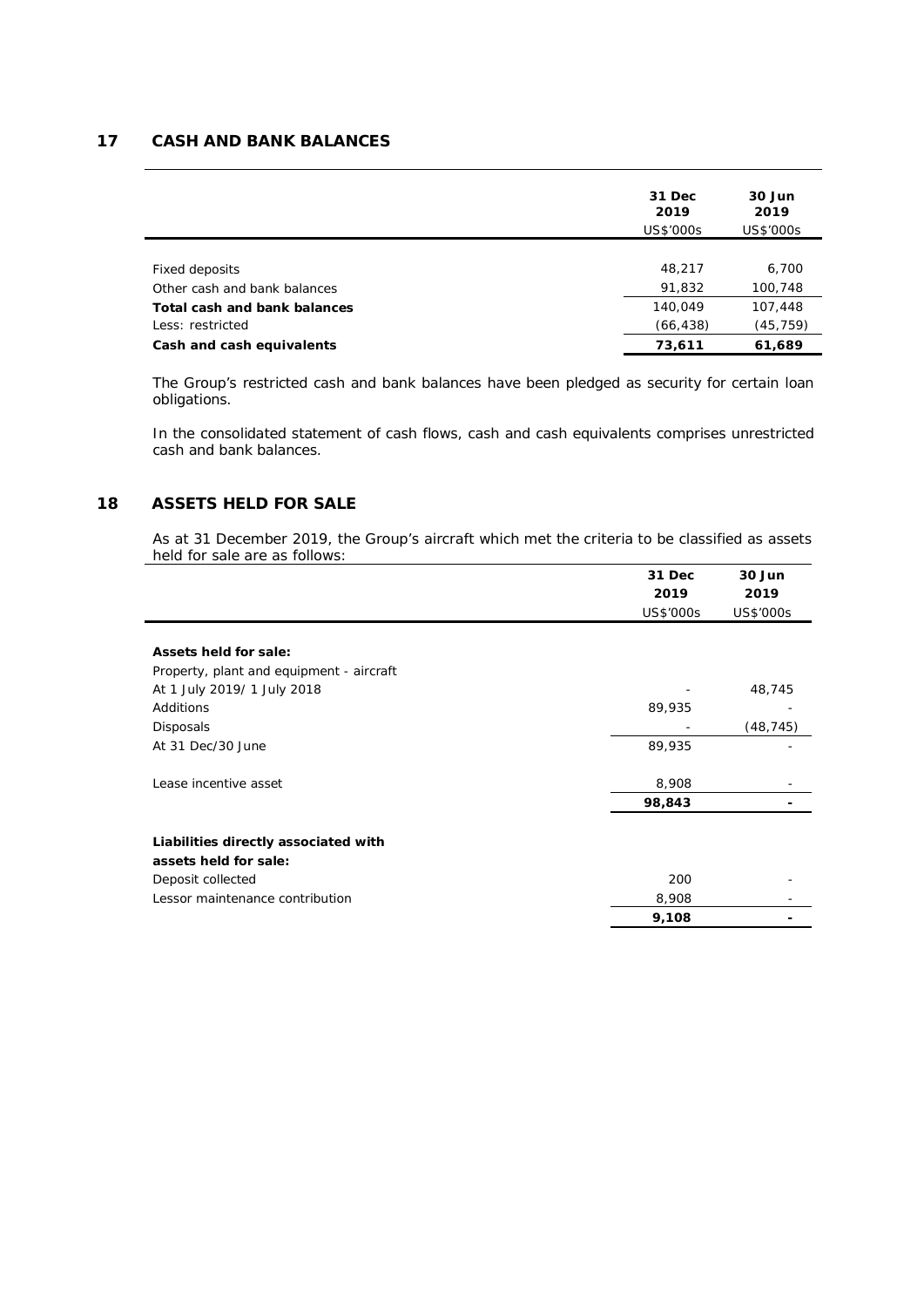#### **19 SHARE CAPITAL AND TREASURY SHARES**

#### (a) **Share capital**

|                                                                                                                                | 31 Dec 2019           |            | 30 Jun 2019             |             |
|--------------------------------------------------------------------------------------------------------------------------------|-----------------------|------------|-------------------------|-------------|
|                                                                                                                                | No of shares          | US\$'000s  | No of shares            | US\$'000s   |
| Allotted, called up and fully<br>paid<br>Ordinary shares of 1 penny<br>each:<br>At 1 July 2019/ 1 July 2018<br>Issue of shares | 64,609,939<br>270.003 | 1.104<br>4 | 62.760.246<br>1,849,693 | 1,080<br>24 |
| At 31 Dec/30 June                                                                                                              | 64.879.942            | 1.108      | 64.609.939              | 1,104       |

During the six months period ended 31 December 2019, the Company issued 270,003 ordinary shares of 1 penny each at 2.15p to 2.32p following the exercise of warrants by warrant holders raising total gross proceeds of US\$0.8 million.

The holders of ordinary shares (except for treasury shares) are entitled to receive dividends as and when declared by the Company. All ordinary shares carry one vote per share without restrictions.

#### (b) **Treasury shares**

|                             | 31 Dec 2019 |           | 30 Jun 2019              |           |
|-----------------------------|-------------|-----------|--------------------------|-----------|
|                             | No of       |           | No of                    |           |
|                             | treasury    |           | treasury                 |           |
|                             | shares      | US\$'000s | shares                   | US\$'000s |
|                             |             |           |                          |           |
| At 1 July 2019/ 1 July 2018 | 300,000     | 1.147     | $\overline{\phantom{a}}$ |           |
| Acquired during the period  | 1,870,000   | 6.548     | 300,000                  | 1,147     |
| At 31 Dec/30 June           | 2,170,000   | 7.695     | 300,000                  | 1.147     |

#### (c) **Net asset value per share**

|                                      | 31 Dec<br>2019 | 30 Jun<br>2019 |
|--------------------------------------|----------------|----------------|
| Net asset value per share (US\$) (1) | \$4.29         | \$3.74         |
| Net asset value per share (GBP) (2)  | £3.25          | £2.95          |

(1) Net asset value per share is total equity divided by the total number of shares issued and outstanding at period end.

(2) Based on GBP:US\$ exchange rate as at 31 Dec 2019 of 1.32 (30 June 2019 : 1.27).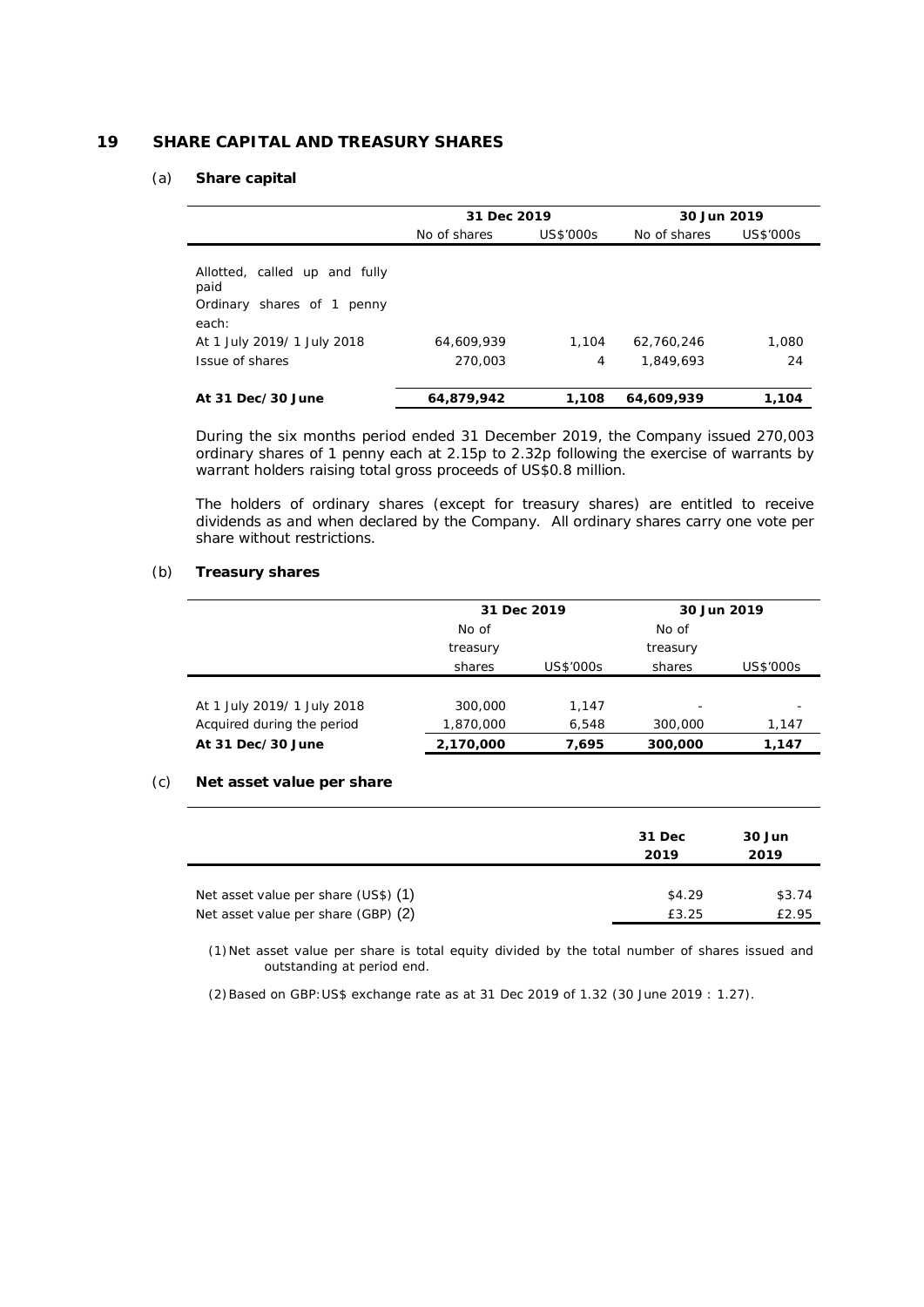### **20 LOANS AND BORROWINGS**

|                                  |           |           | 31 Dec           | 30 Jun                  |
|----------------------------------|-----------|-----------|------------------|-------------------------|
|                                  |           |           | 2019             | 2019                    |
|                                  |           |           | US\$'000s        | US\$'000s               |
|                                  |           |           |                  |                         |
| Secured borrowings               |           |           | 770,846          | 733,322                 |
| Unsecured notes                  |           |           | 346,318          | 344,966                 |
| Total loans and borrowings       |           |           | 1,117,164        | 1,078,288               |
| Less: current portion            |           |           | (79, 137)        | (72, 595)               |
| Non-current loans and borrowings |           |           | 1,038,027        | 1,005,693               |
|                                  |           |           |                  |                         |
|                                  |           |           | Weighted average |                         |
|                                  |           | Maturity  |                  | interest rate per annum |
|                                  | 31 Dec    | 30 Jun    | 31 Dec           | 30 Jun                  |
|                                  | 2019      | 2019      | 2019             | 2019                    |
|                                  | US\$'000s | US\$'000s | %                | %                       |

| Secured borrowings | 2019-2031 | 2019-2031 | $3.7\%$ | $3.7\%$ |
|--------------------|-----------|-----------|---------|---------|
| Unsecured notes    | 2021      | 2021      | 6.5%    | 6.5%    |
|                    |           |           |         |         |

Secured borrowings are secured by first ranking mortgages over the relevant aircraft, security assignments of the Group's rights under leases and other contractual agreements relating to the aircraft, charges over bank accounts in which lease payments relating to the aircraft are received and charges over the issued share capital of certain subsidiaries.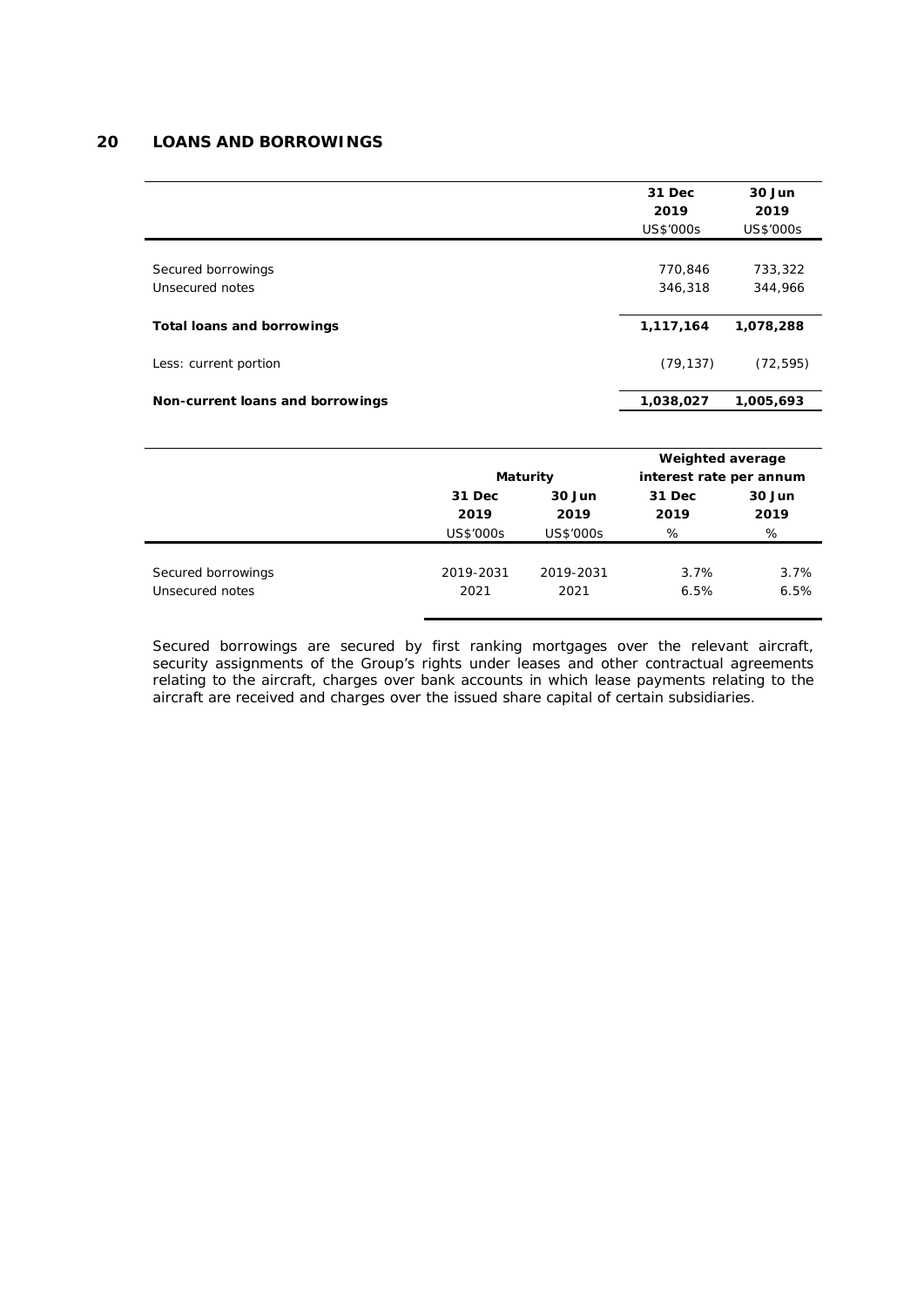#### **21 MAINTENANCE RESERVES**

|                            | 31 Dec<br>2019<br>US\$'000s | 30 Jun<br>2019<br>US\$'000s |
|----------------------------|-----------------------------|-----------------------------|
| Current<br>Non-current     | 730<br>48,708               | 1,166<br>31,325             |
| Total maintenance reserves | 49,438                      | 32,491                      |

|                                            | 31 Dec    | 30 Jun    |
|--------------------------------------------|-----------|-----------|
|                                            | 2019      | 2019      |
|                                            | US\$'000s | US\$'000s |
|                                            |           |           |
| At 1 July 2019/ 1 July 2018                | 32,491    | 23,544    |
| Contributions                              | 21.091    | 15,413    |
| Utilisations                               | (2,902)   | (1, 558)  |
| Released to profit or loss                 | (1, 242)  |           |
| Transferred to buyer upon sale of aircraft |           | (4,908)   |
|                                            |           |           |
| At 31 Dec/30 June                          | 49,438    | 32,491    |
|                                            |           |           |

During the six months ended 31 December 2019, maintenance reserve of US\$1.2 million were released to profit or loss as revenue due to the recovery of maintenance reserves from an insolvent airline customer that defaulted on its lease payments. See Note 5.

### **22 CAPITAL COMMITMENTS**

Capital expenditure contracted for at the reporting date but not recognised in the financial statements is as follows:

|                               | 31 Dec    | 30 Jun    |
|-------------------------------|-----------|-----------|
|                               | 2019      | 2019      |
|                               | US\$'000s | US\$'000s |
|                               |           |           |
| Property, plant and equipment | 111,175   | 169,034   |

Capital commitments represent amounts due under contracts entered into by the group to purchase aircraft. The company has paid deposits towards the cost of these aircraft which are included in trade and other receivables.

As at 31 December 2019, the Group has commitments to purchase six ATR 72-600 aircraft from the manufacturers with expected delivery dates from April 2020 to April 2022.

### **23 CONTINGENT LIABILITIES**

There were no material changes in contingent liabilities since 30 June 2019.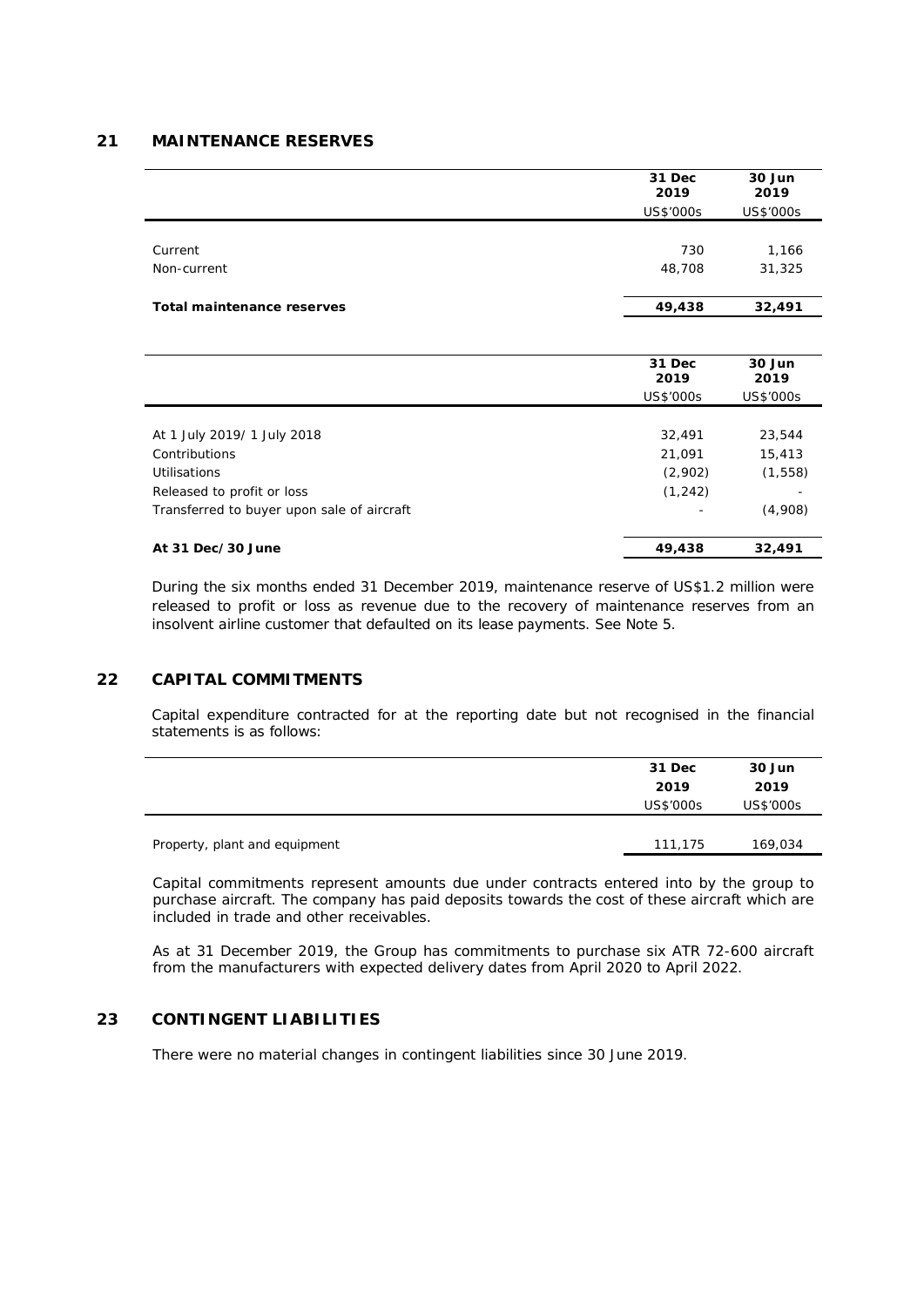### **24 DIVIDENDS**

|                                                                       | 31 Dec    | 31 Dec    |
|-----------------------------------------------------------------------|-----------|-----------|
|                                                                       | 2019      | 2018      |
|                                                                       | US\$'000s | US\$'000s |
|                                                                       |           |           |
| Dividends declared and/or paid during the six months ended 31         |           |           |
| December 2019                                                         |           |           |
| Dividends on ordinary shares                                          |           |           |
| - First interim exempt (one-tier) dividend for 8.50 US cents (31 Dec  | 5.454     | 4,550     |
| 2018: 7.25 US cents) per share                                        |           |           |
| - Second interim exempt (one-tier) dividend for 2.10 US cents (31 Dec | 1.319     | 1.290     |
| 2018 : 2.00 US cents) per share                                       |           |           |
|                                                                       | 6.773     | 5,840     |

Dividends are recorded directly in equity when they are paid. The second interim dividend of US\$1.3 million was unpaid at 31 December 2019. The US\$1.3 million was paid on 9 January 2020.

No dividends have been declared subsequent to 31 December 2019.

#### **25 RECLASSIFICATIONS AND COMPARATIVES**

For the year ended 30 June 2019, in order to be more representative of the operating activities of the Group, interest income from finance leases had been reclassified from "Finance income" to "Revenue" and interest rate swap break gain has been reclassified from "Other income" to "Finance income".

As a result, comparative figures have been adjusted to conform to the current six-month period presentation for consolidated statement of profit or loss, consolidated statement of cash flows the related notes to the financial statements.

#### **26 SUBSEQUENT EVENTS**

On 6 January 2020, the Group announced that it is undertaking a comprehensive review of the strategic options open to it in order to maximise value for shareholders. These options include merger and acquisition activity, an aircraft portfolio sale or review etc., as well as a potential sale of the Group through the commencement of a "formal sale process" (as referred to in Note 2 on Rule 2.6 of the City Code on Takeovers and Mergers.

On 9 January 2020, the Group has delivered to Vietjet Air under a long-term operating lease the first of two Airbus A321 aircraft, which are being transitioned from a prior operator.

On 10 January 2020, the Group has completed the purchase of its first engine, which is now available for lease as a spare engine to commercial aircraft operators.

On 15 January 2020, the Group delivered to VietJet Air under a long-term operating lease the second of two Airbus A321 aircraft which are being transitioned from a prior operator.

On 16 January 2020, the Group has delivered the second in a series of five new ATR 72-600 turboprop aircraft to Braathens Regional Airways AB.

On 12 February 2020, the Group has converted two Purchase Rights from its order book into firm orders for two ATR 72-600 aircraft. The aircraft will be leased to Bangladeshi airline US-Bangla.